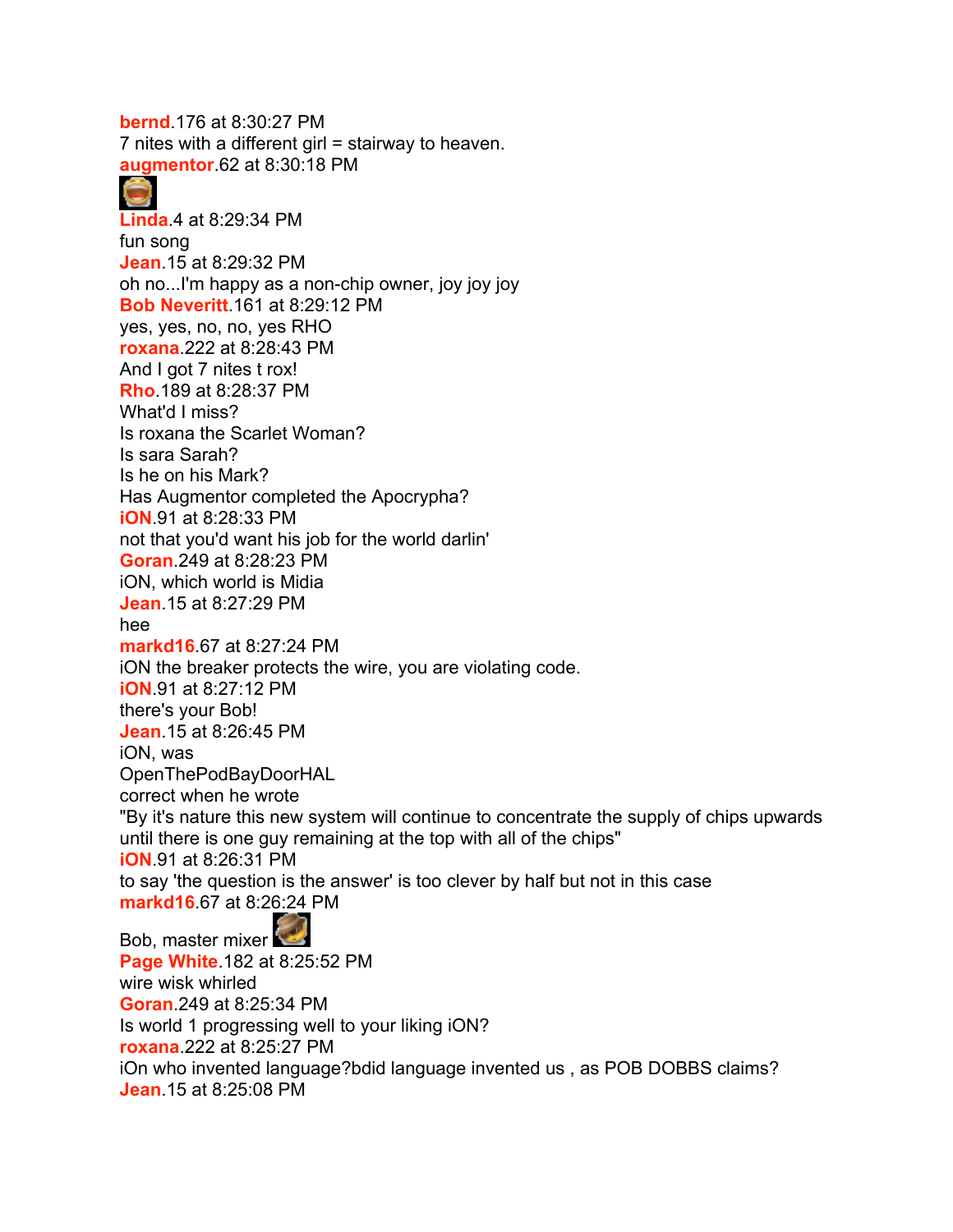THANK YOU! **markd16**.67 at 8:24:51 PM Roxy, B 3, is there nothing better? **fluffy**.34 at 8:24:45 PM hi bob **Eliza**.224 at 8:24:41 PM "don't tell me you back in that action" **roxana**.222 at 8:24:16 PM AT the beginning was the worlds... **Bob Neveritt**.161 at 8:24:01 PM hello fluffy **markd16**.67 at 8:23:30 PM Better, even beautiful . **iON**.91 at 8:23:26 PM spotless - question is - what worlds? **roxana**.222 at 8:23:13 PM Quelle poesie! **#1**.156 at 8:23:08 PM "i jump out the whip it aint regular" **markd16**.67 at 8:22:49 PM Fuck you111 **Goran**.249 at 8:22:49 PM Are they correct with their updates iON? **markd16**.67 at 8:22:31 PM iON, shut up **roxana**.222 at 8:22:22 PM Hue-man parlour! **iON**.91 at 8:22:07 PM oh we love us some Eire-head - wonderful ladies those **markd16**.67 at 8:22:05 PM I don't like rap, Shut the fuck up;t **Page White**.182 at 8:21:50 PM Bobbed Obsolescence Body **Goran**.249 at 8:21:41 PM Eire-port uses that expression, hue-man, hmmmmm **iON**.91 at 8:21:19 PM 'out the', from the rap grammar **roxana**.222 at 8:21:08 PM Parlour derives from the Old French word parloir or parler ("to speak")Parlez! **markd16**.67 at 8:21:03 PM iON don't limit me. **bernd**.176 at 8:20:56 PM Bob's Dobby Body. **Kimmn**.56 at 8:20:27 PM Please Beat the CRAP out of the Guttenberg press Bob! **markd16**.67 at 8:20:20 PM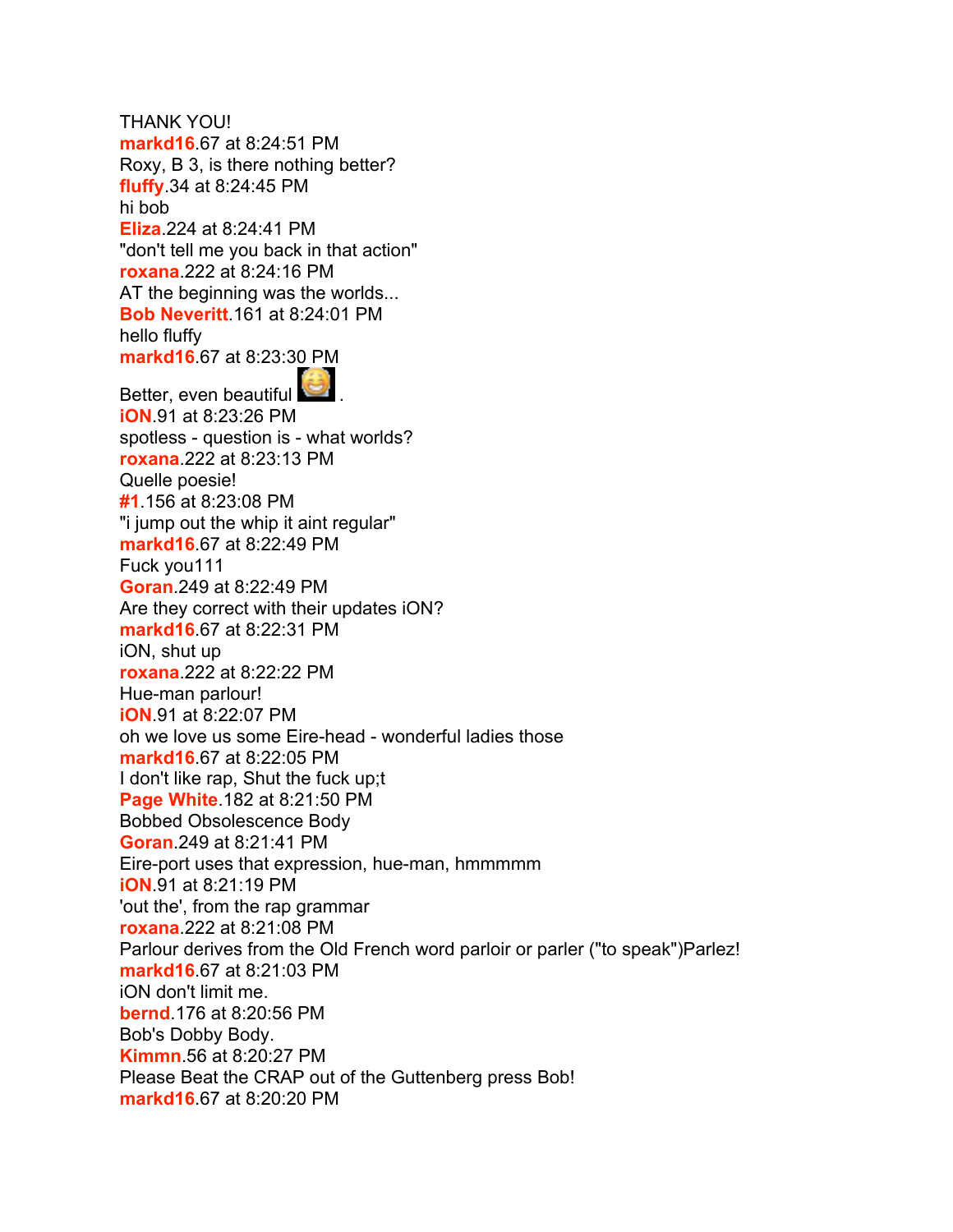Oh, Man Bleed Jeans. **fluffy**.34 at 8:20:20 PM 33 hello dobbstown... **iON**.91 at 8:20:07 PM our parlour is so small no hue-man may enter **roxana**.222 at 8:19:54 PM Yes Goran, you are from Luckenback! **Jean**.15 at 8:19:27 PM DOBBS' BOD **Linda**.4 at 8:18:56 PM Ty will look, seen most of Roxana stuff dont rememeber that but really have enjoyed her work **markd16**.67 at 8:18:55 PM Hot, Hot Hot music Bob **Goran**.249 at 8:18:54 PM iON does the Tatoo on my back tell me where I am from? **Eliza**.224 at 8:18:47 PM lmao iON knows Flava Flav **roxana**.222 at 8:18:42 PM **POB DOBBS! Rho**.189 at 8:18:32 PM  $\left( \frac{1}{2} \right)$ **iON**.91 at 8:18:16 PM everything is a bit more tasty with a lil' Flavor Flav **Bob Neveritt**.161 at 8:18:14 PM Pob Dobbs **Jean**.15 at 8:18:07 PM Cold As Ice - Foreigner <https://www.youtube.com/watch?v=lMqfWoFjgto> **Bob Neveritt**.161 at 8:18:05 PM the LAST pob!!! **markd16**.67 at 8:17:55 PM google IOn and create a system crash **roxana**.222 at 8:17:48 PM iON Bob is also a POB! **Bob Neveritt**.161 at 8:17:29 PM they're shown in a recent Roxy vid, Linda **Bob Neveritt**.161 at 8:17:09 PM iON did by email **Bob Neveritt**.161 at 8:16:59 PM Done, *iON!!!* **Linda**.4 at 8:16:50 PM Who named ION , ION **roxana**.222 at 8:16:46 PM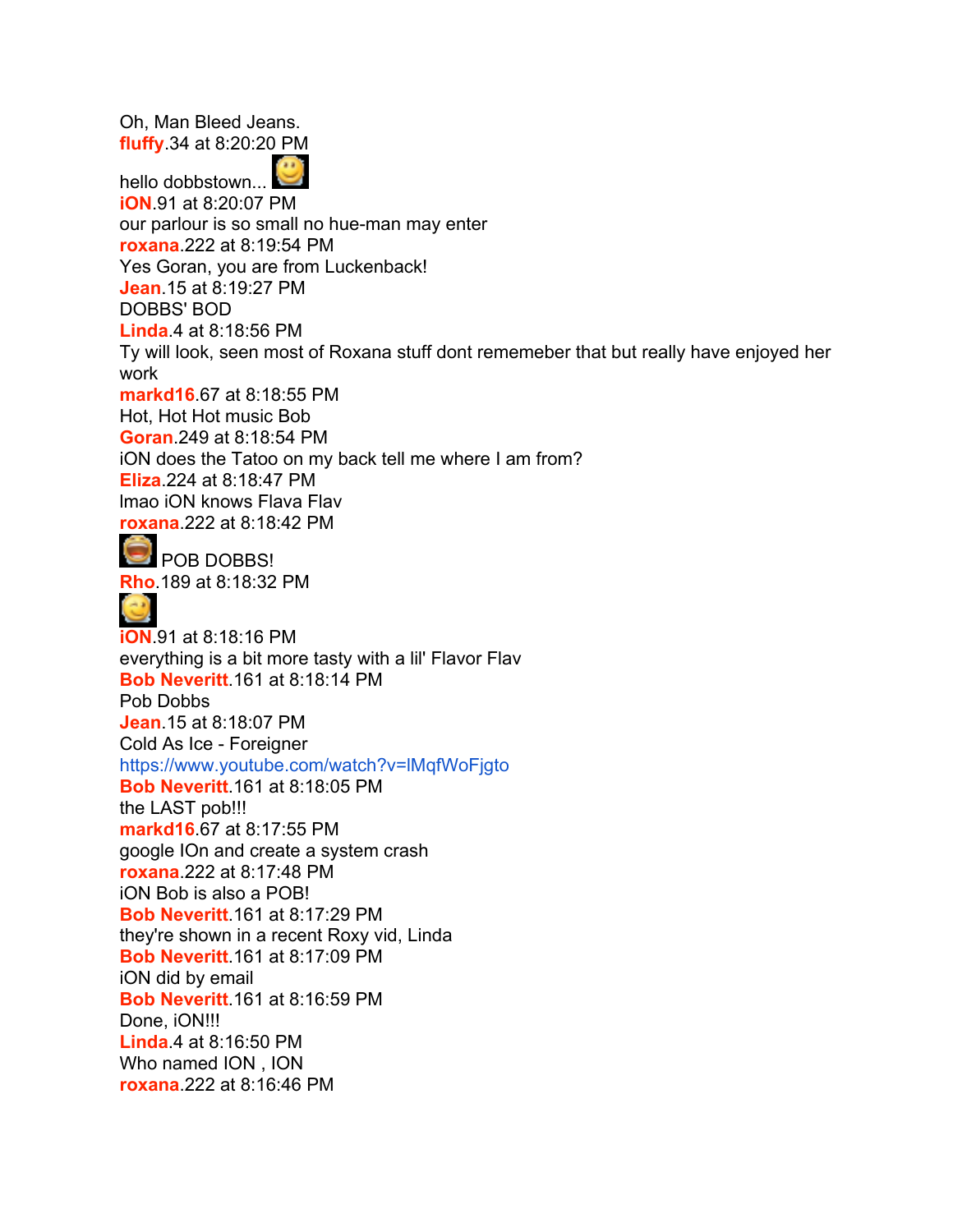

**iON**.91 at 8:16:12 PM no Bob, you better beat the crap out that Gutenberg press - ha ha ha ha ha **markd16**.67 at 8:16:11 PM

beatutiful les paul sounds

**Bob Neveritt**.161 at 8:15:56 PM



**Bob Neveritt**.161 at 8:15:49 PM good P **roxana**.222 at 8:15:44 PM You are the Android meme and the drops! What a quadrophrenic bastard! **Page White**.182 at 8:15:37 PM no, going with iON wants. **Bob Neveritt**.161 at 8:15:22 PM are you leaving Page?? **Nat**.41 at 8:15:17 PM a gnu ewe, iON **Page White**.182 at 8:15:06 PM alright. Done. **Bob Neveritt**.161 at 8:14:47 PM congrats R **iON**.91 at 8:14:47 PM we prefer ewe **#1**.156 at 8:14:38 PM iON want it **Bob Neveritt**.161 at 8:14:35 PM I am the Drops, Goran!! **roxana**.222 at 8:14:28 PM No, i just made a meme. **Bob Neveritt**.161 at 8:14:18 PM **M** mark **Goran**.249 at 8:14:14 PM Which character in the Event tV show is Bob? **markd16**.67 at 8:14:05 PM



The power of singing songs. **Bob Neveritt**.161 at 8:13:55 PM quoting your own vids Roxy!!! **roxana**.222 at 8:13:25 PM Bob is iON duty! **iON**.91 at 8:13:22 PM well I don't know - guess there could be - it's kinda up to you **Page White**.182 at 8:12:40 PM my secret pet name for iON is U . Is that to your likin , iON?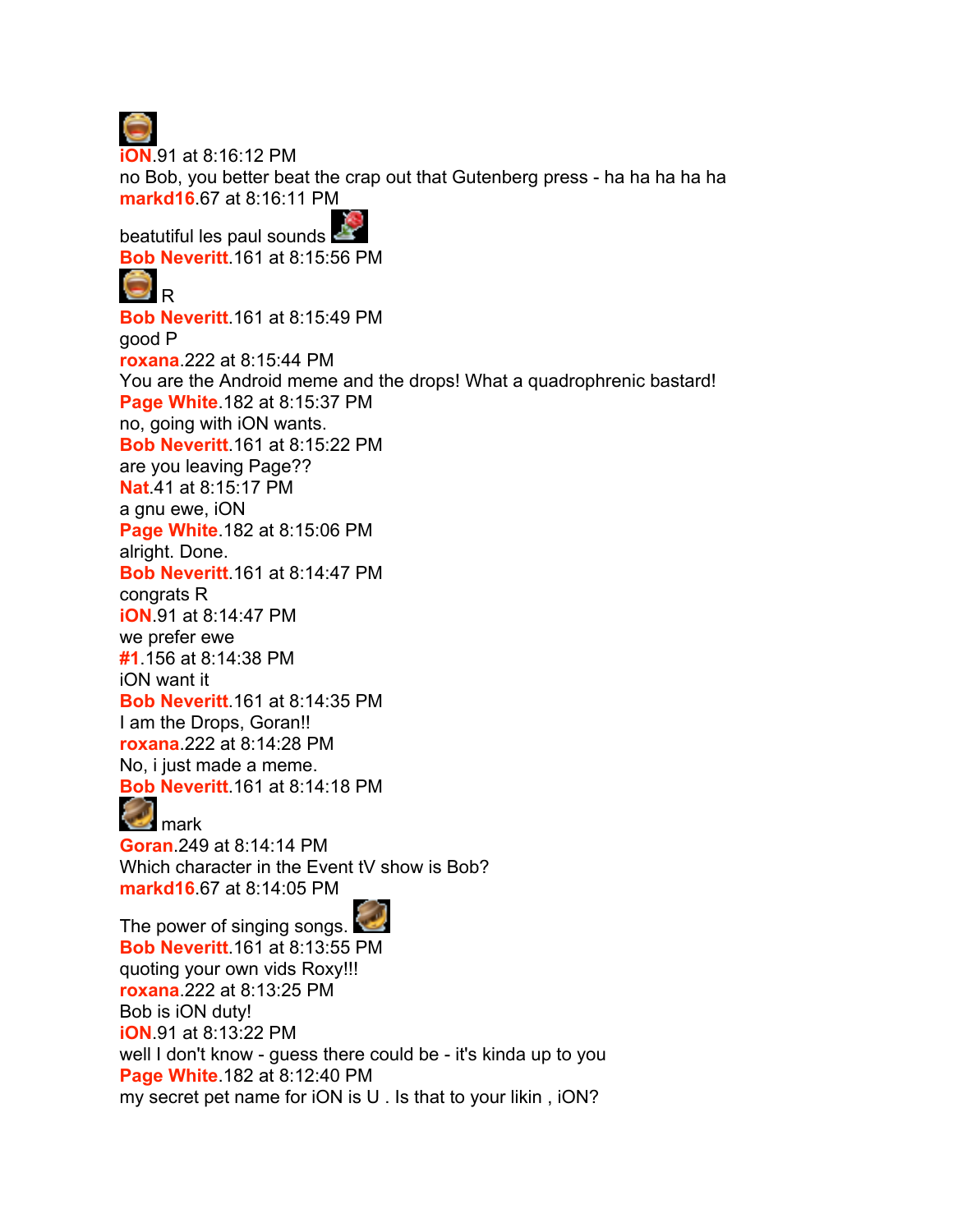**Bob Neveritt**.161 at 8:12:36 PM yes Goran - I haven't got there YET!!!! **Goran**.249 at 8:12:06 PM iON is there any significance to Mount Inostranka for iondom? **Bob Neveritt**.161 at 8:12:00 PM yo Cheriiii!!!!!!! **markd16**.67 at 8:11:58 PM could you please pass the appetizers? **Nat**.41 at 8:11:57 PM Feel like Bob and ion should go satanic tonight **roxana**.222 at 8:11:57 PM Don´t laugh! You are harassed at work all the time by iON! **Cheri**.144 at 8:11:37 PM

Perfect Bob! **Wendy**.204 at 8:11:22 PM

There is music too...wow this party keeps getting cooler **Bob Neveritt**.161 at 8:11:14 PM



**roxana**.222 at 8:10:59 PM Bob is finally delivering! **Cheri**.144 at 8:10:40 PM Yeak me too **Nat**.41 at 8:10:24 PM Yeah I'm feeling it mark **markd16**.67 at 8:10:09 PM Is anyone feeling the music? **Cheri**.144 at 8:09:43 PM



Bob, Now This is a great Music! **Wendy**.204 at 8:09:39 PM I was lost and now I AM **roxana**.222 at 8:09:24 PM What about Sirius? Serious!!! **Goran**.249 at 8:08:52 PM



**Nat**.41 at 8:08:45 PM Getting dark **markd16**.67 at 8:08:43 PM iON why do you warn us to stop, **#1**.156 at 8:08:37 PM **ORION markd16**.67 at 8:08:12 PM rel event, are you kidding me, are we supposed to mirror, create or reanctant the horrors of our life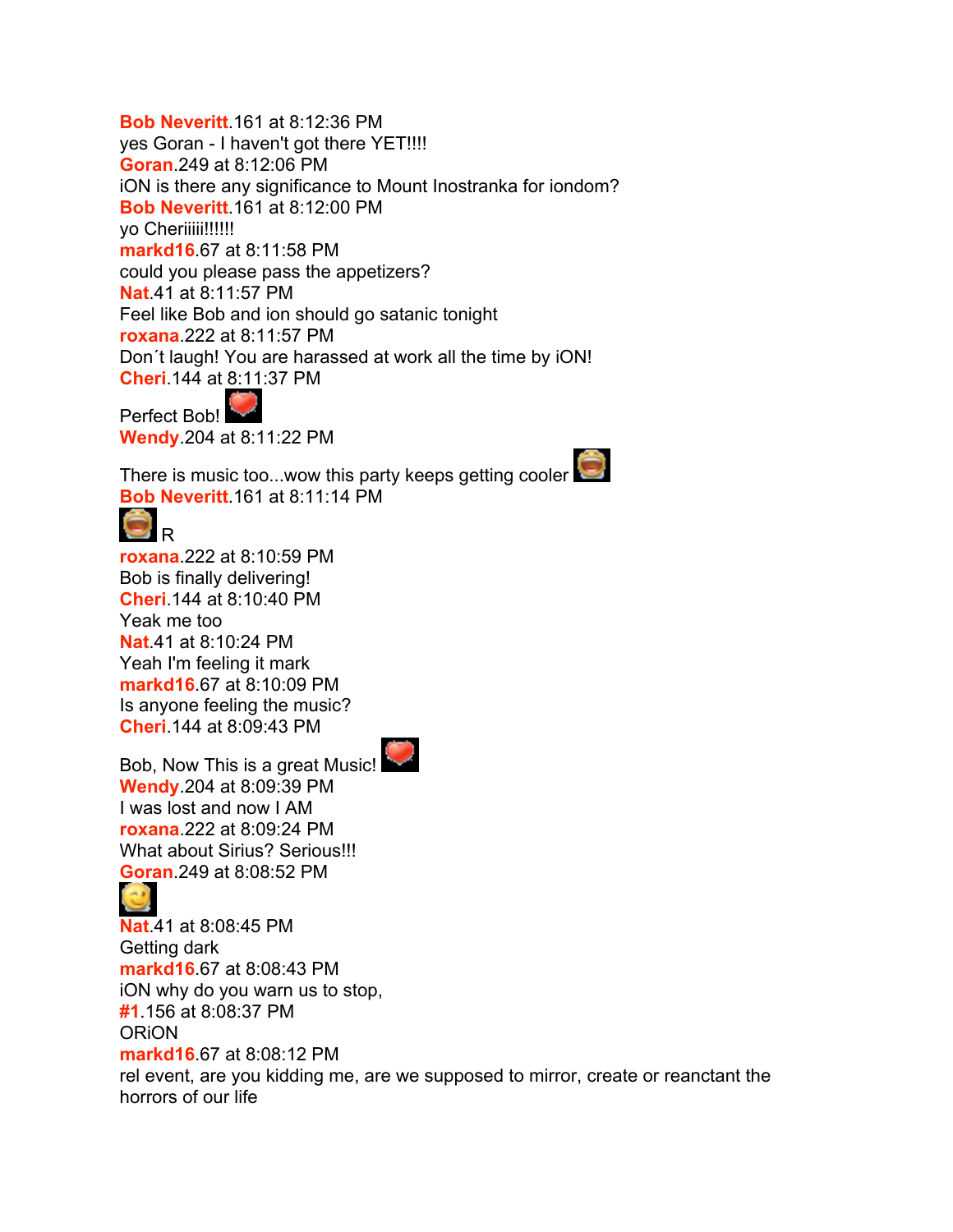**Rho**.189 at 8:08:01 PM Cats eat IAM's! **iON**.91 at 8:08:01 PM you had me at 'I AM' - probably should just stop there **Goran**.249 at 8:07:14 PM I AM not aware of that iON **Nat**.41 at 8:06:53 PM Only the brew is relevant! **markd16**.67 at 8:06:53 PM My Brew is retired bro. **iON**.91 at 8:06:38 PM and we do mean 'rel-event' **iON**.91 at 8:06:18 PM if 'you' was relevent then it'd be in the brew wouldn't it? **roxana**.222 at 8:06:17 PM ska to logic! **markd16**.67 at 8:06:17 PM OK Roxy, I get it. **Bob Neveritt**.161 at 8:06:05 PM yes? **roxana**.222 at 8:05:48 PM Hey you! **markd16**.67 at 8:05:10 PM iON, do we forget you, or us. is you relevant? **Goran**.249 at 8:04:46 PM ME? **iON**.91 at 8:03:57 PM forgetting the 'you' in the brew is the question **roxana**.222 at 8:03:51 PM Do the elders make the stone messages with the will of heaven in China? **markd16**.67 at 8:03:46 PM Bob, reflections of the 144 hou4s of bobfest, truly the meme of the blues **Bob Neveritt**.161 at 8:03:29 PM Yo Jaun!!! **Goran**.249 at 8:03:04 PM iON, is Mehran Keshe a member of 418 group? **Jaun**.241 at 8:02:11 PM hi all!! **roxana**.222 at 8:02:07 PM iON.91 at 7:58:53 PM

we were finneganning in babblings wake **Alison**.235 at 8:01:37 PM



iON answers simultaneous questions from the many.... **Alison**.235 at 8:01:03 PM AHAHAH!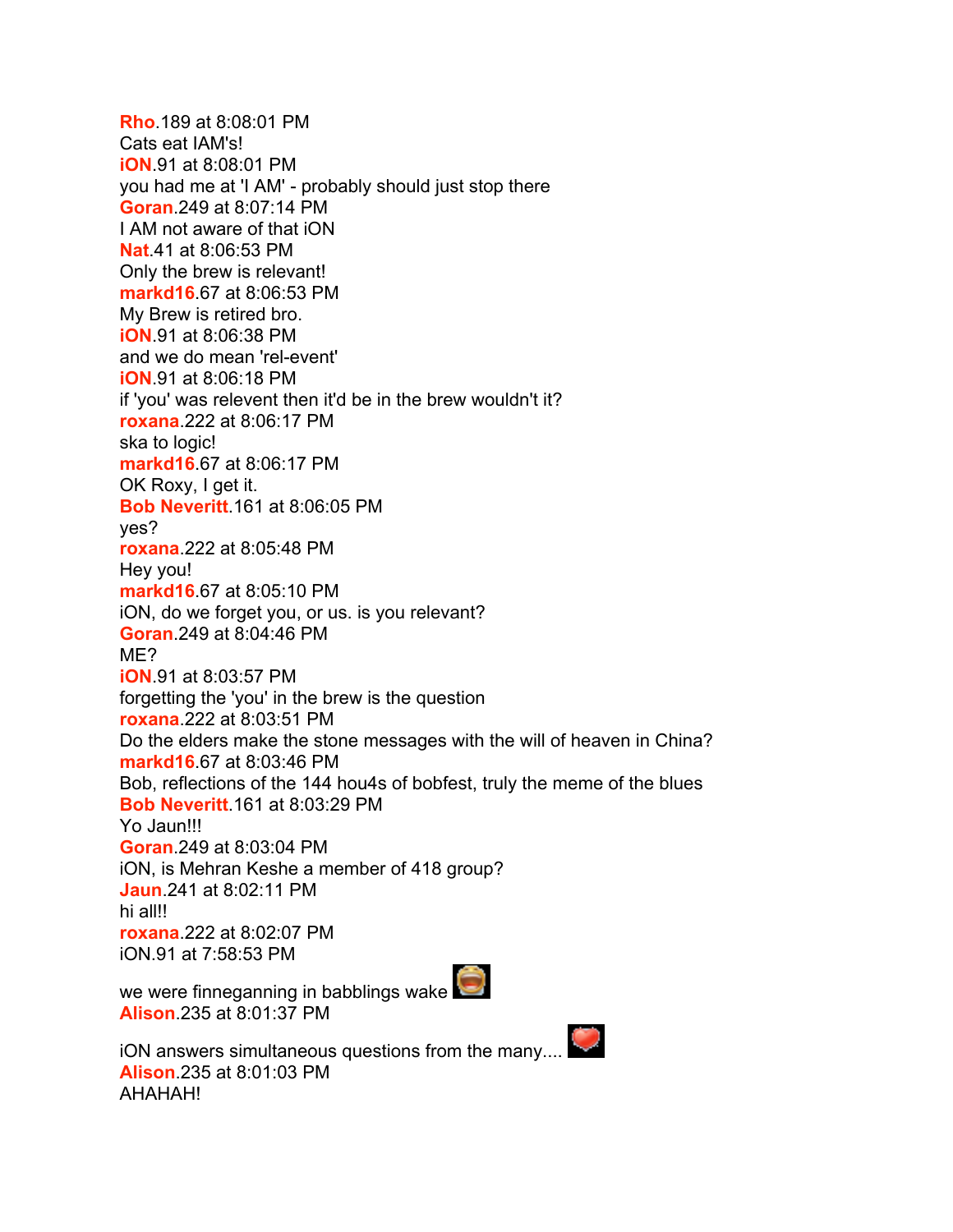**Goran**.249 at 8:00:37 PM

Did I have 5 questions in that sentence? Damn grammar **iON**.91 at 8:00:20 PM finally a' wand a' wiggle **Page White**.182 at 8:00:17 PM sliver'd slips of yew ... don't forget that part of the brew **iON**.91 at 7:59:42 PM yes, yes, no, no, yes **markd16**.67 at 7:59:36 PM DJ Bob!, what else is there to say, the greatest A.M. station in the world. **roxana**.222 at 7:59:29 PM Double, double toil and trouble; Fire burn, and caldron bubble. Speelling! **Page White**.182 at 7:59:01 PM a ska commercial **iON**.91 at 7:58:53 PM we were finneganning in babblings wake **Goran**.249 at 7:58:42 PM iON will the Keshe Foundation technologies going to be used in the coming years? **augmentor**.62 at 7:58:10 PM save ferris that is **Alison**.235 at 7:57:46 PM Maybe isness has no generations because that implies a timeline..is just is **augmentor**.62 at 7:57:44 PM save faris **roxana**.222 at 7:57:21 PM iON, were you babbeling in Finnegan´s wake? You mentioned i seal in chapter 3 **Bob Neveritt**.161 at 7:57:06 PM not over yet LO **Alison**.235 at 7:56:16 PM Living water is part of the isness... **markd16**.67 at 7:56:06 PM ok **iON**.91 at 7:55:38 PM no **Eliza**.224 at 7:55:28 PM I like the "YaY" clip **Lady Ohm**.160 at 7:55:28 PM Loved the ride to Roxy & Elsewhere. Great 3 hours. **Alison**.235 at 7:55:21 PM  $\Box$  Wendy! **markd16**.67 at 7:55:07 PM This is Jazz, iON is jealous. **Nat**.41 at 7:54:59 PM nom nom nom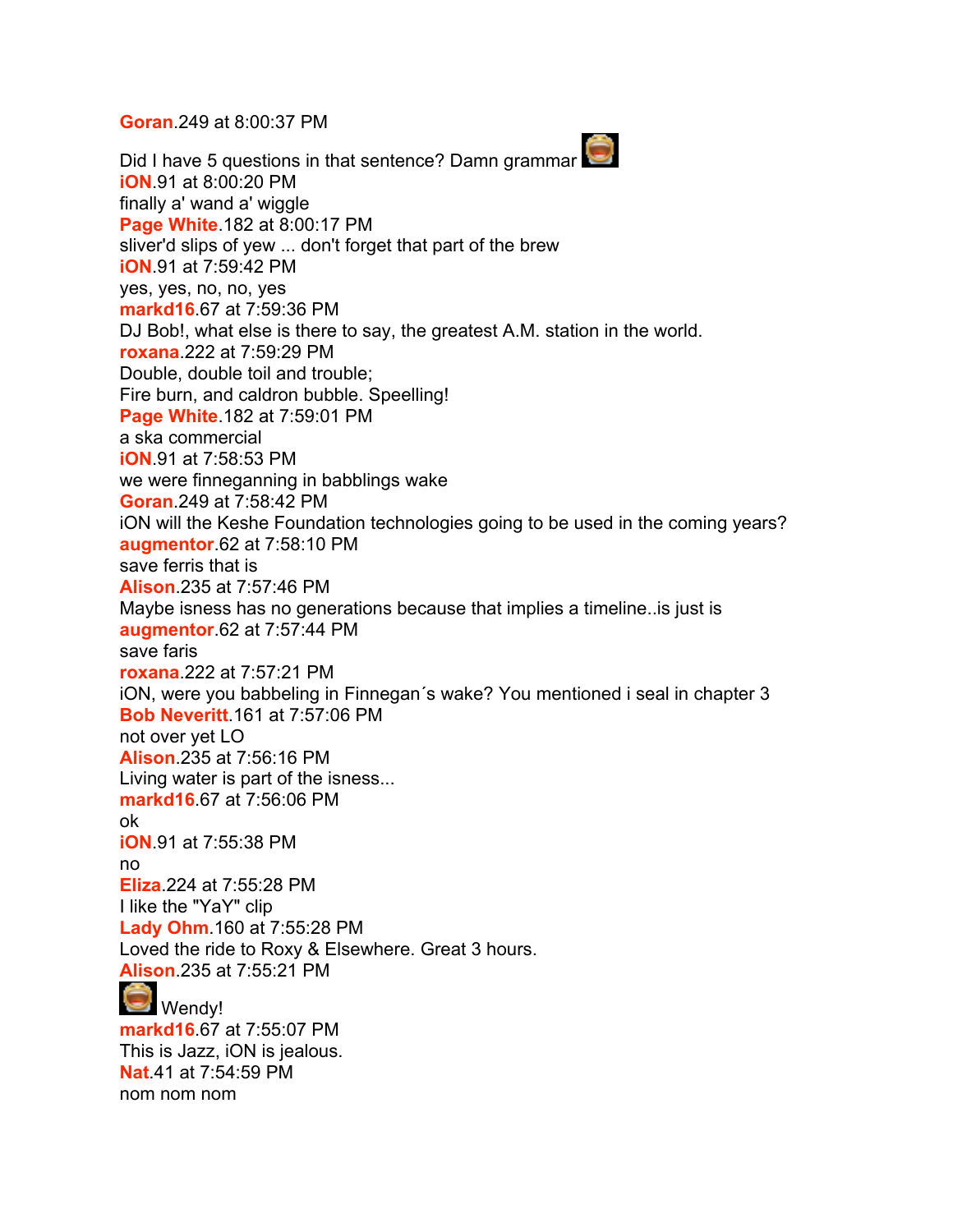**Wendy**.204 at 7:54:41 PM

**Nat Jean**.15 at 7:54:36 PM

YAY

**Susana**.138 at 7:54:32 PM

Yaaaay!!!

**Goran**.249 at 7:54:32 PM

iON will the living water have different generations?

**Nat**.41 at 7:54:13 PM

just heat it up in the microwave wendy

**Wendy**.204 at 7:53:41 PM

you know what a cannibal gets for dinner if he comes home late and drunk...he get a cold shoulder

**Alison**.235 at 7:53:40 PM

iON IS the music.. **markd16**.67 at 7:53:21 PM Eat me! **iON**.91 at 7:53:04 PM We never met a Fine Young Cannibal we didn't like **Susana**.138 at 7:52:59 PM Ahhh! of course, right in plain sight... **Bob Neveritt**.161 at 7:52:44 PM you're very welcome, Halifax!!! **Wendy**.204 at 7:52:43 PM there may be thousands of reasons...but I don't care about them...I am just in love with being here and happy...however I got here **Eliza**.224 at 7:52:38 PM lol ska or Nebraski and Alaski **roxana**.222 at 7:52:19 PM Nebra ska or ala ska? **markd16**.67 at 7:52:10 PM

iON, is not playing fair, complete the song iON< **SkyGoddess Sue**.149 at 7:52:06 PM Thanks Bob that's so Jack Bone! Flip flop and Fly... **Nat**.41 at 7:51:50 PM i feel like ion is done trying to make sense **Susana**.138 at 7:51:41 PM ska? **roxana**.222 at 7:51:34 PM

Real contrast, un-environment in the trouble! Ha,ha,ha,ha,ha! **Nat**.41 at 7:51:31 PM maybe the indians were from russia **Goran**.249 at 7:51:08 PM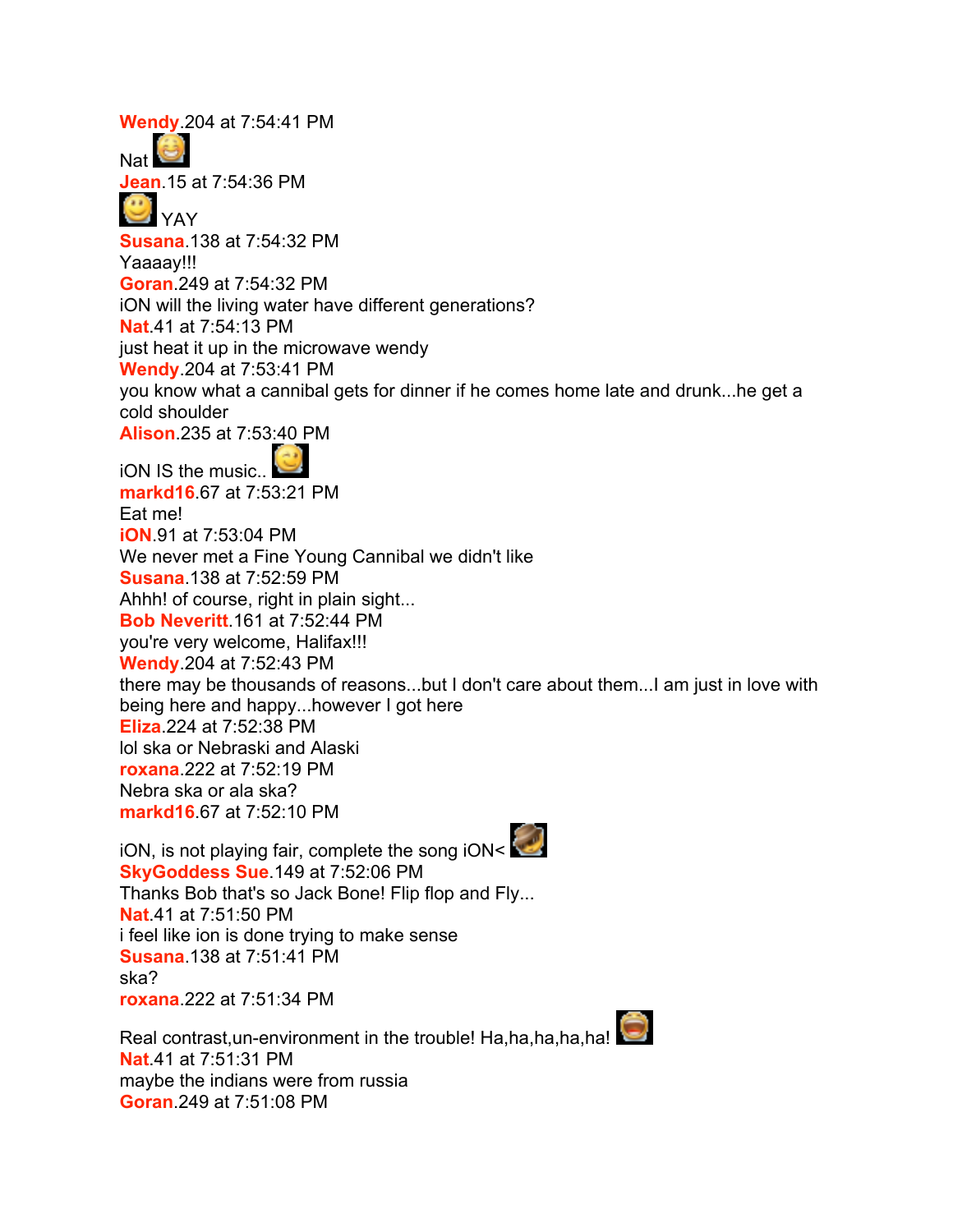I am tryingiON, let's think about this, HMM **Nat**.41 at 7:50:53 PM roxana nice **Bob Neveritt**.161 at 7:50:49 PM yes very much so S **iON**.91 at 7:50:48 PM ska - oh we love us some ska **Susana**.138 at 7:50:29 PM Is there jump jiving going in Maui right now? **roxana**.222 at 7:50:21 PM 2498 miles the distance between Nebraska and Alaska. SOund like russian words... **iON**.91 at 7:50:05 PM you're just not going to get from here to there, from there, is the trouble G **Jean**.15 at 7:49:24 PM fun fun funyum folcrum **iON**.91 at 7:48:55 PM and some un-environment in the trouble - ha ha ha ha ha **Goran**.249 at 7:47:39 PM does each human cell only require one i-cell to reactivate all 144,000 double helix DNA iON? **roxana**.222 at 7:47:19 PM Most will be having trouble in the Unenvironment! **iON**.91 at 7:47:18 PM oh we like this - one word - Nebraska **bernd**.176 at 7:47:15 PM I woder if they multiply in the botle. **Nat**.41 at 7:46:54 PM eric garner **Bob Neveritt**.161 at 7:46:31 PM "havin trouble breathin in" **markd16**.67 at 7:46:16 PM iON said he would arm wrestle, i am calling them out. **iON**.91 at 7:46:06 PM all of them **Goran**.249 at 7:45:48 PM enough to satisfy how many human cells **Bob Neveritt**.161 at 7:45:41 PM  $\overline{\mathbf{u}}$ **Jean**.15 at 7:45:32 PM Bob, mute Markd

**roxana**.222 at 7:45:26 PM Anti- biotics! pro biotics! **markd16**.67 at 7:45:22 PM iON< I am GOD not you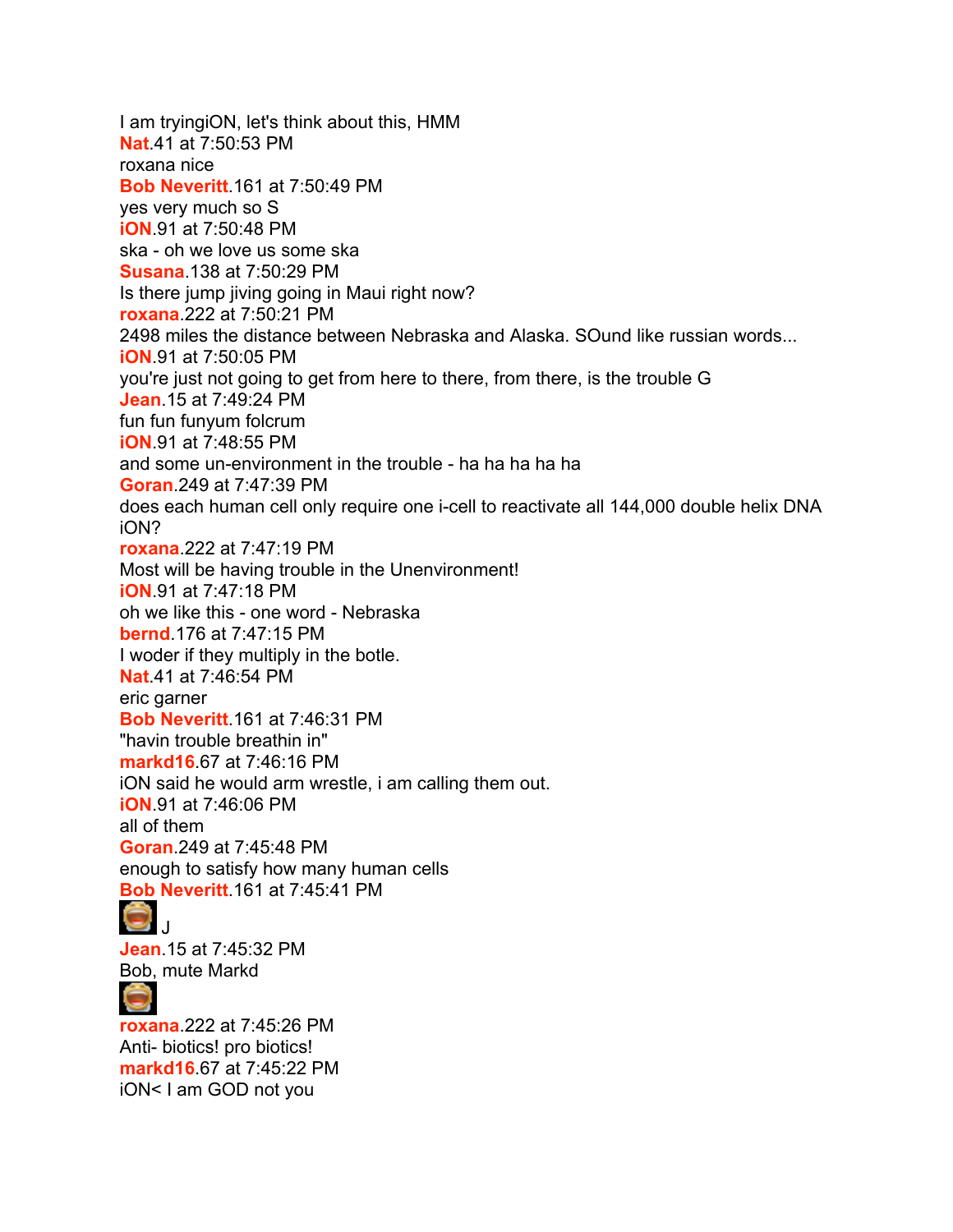**iON**.91 at 7:44:57 PM enough **markd16**.67 at 7:44:55 PM Fuck, so I piss off iON>. Are you anti music? **Goran**.249 at 7:44:32 PM iON I want to know how many i-Cells are there in a bottle of Re-Bob on average? **Eliza**.224 at 7:44:10 PM positions in the "higher-ups" in the worky world **Nat**.41 at 7:44:06 PM surprisingly makes good music, maybe not so surprising **iON**.91 at 7:44:00 PM we don't like your premise **markd16**.67 at 7:44:00 PM iON, I am not asking for a bass player, I wan't to know the beat of ascension. **Bob Neveritt**.161 at 7:43:38 PM yes Nat it was **roxana**.222 at 7:43:38 PM That was David Lynch! **bernd**.176 at 7:43:34 PM Fuck the foolery and let the sin begin? **Nat**.41 at 7:43:24 PM it's david lynch **Page White**.182 at 7:43:13 PM sounds like Mickey Mouse's pedophile uncle **Jean**.15 at 7:43:07 PM **iON**.91 at 7:43:01 PM incompetent at what? **roxana**.222 at 7:42:55 PM Everybody do like Susie! Rip your shirts off completely! **markd16**.67 at 7:42:54 PM iON the heart beat is it a shuffle, a back beat, a mystery beat. **Jean**.15 at 7:42:50 PM Susie ripped her shirt off completely!

**Eliza**.224 at 7:42:41 PM

incompetent in their jobs/ positions in their worky world **Page White**.182 at 7:42:22 PM



**roxana**.222 at 7:41:57 PM COming again! **roxana**.222 at 7:41:46 PM AAAAAH! **Nat**.41 at 7:41:44 PM

hi dianne **markd16**.67 at 7:41:40 PM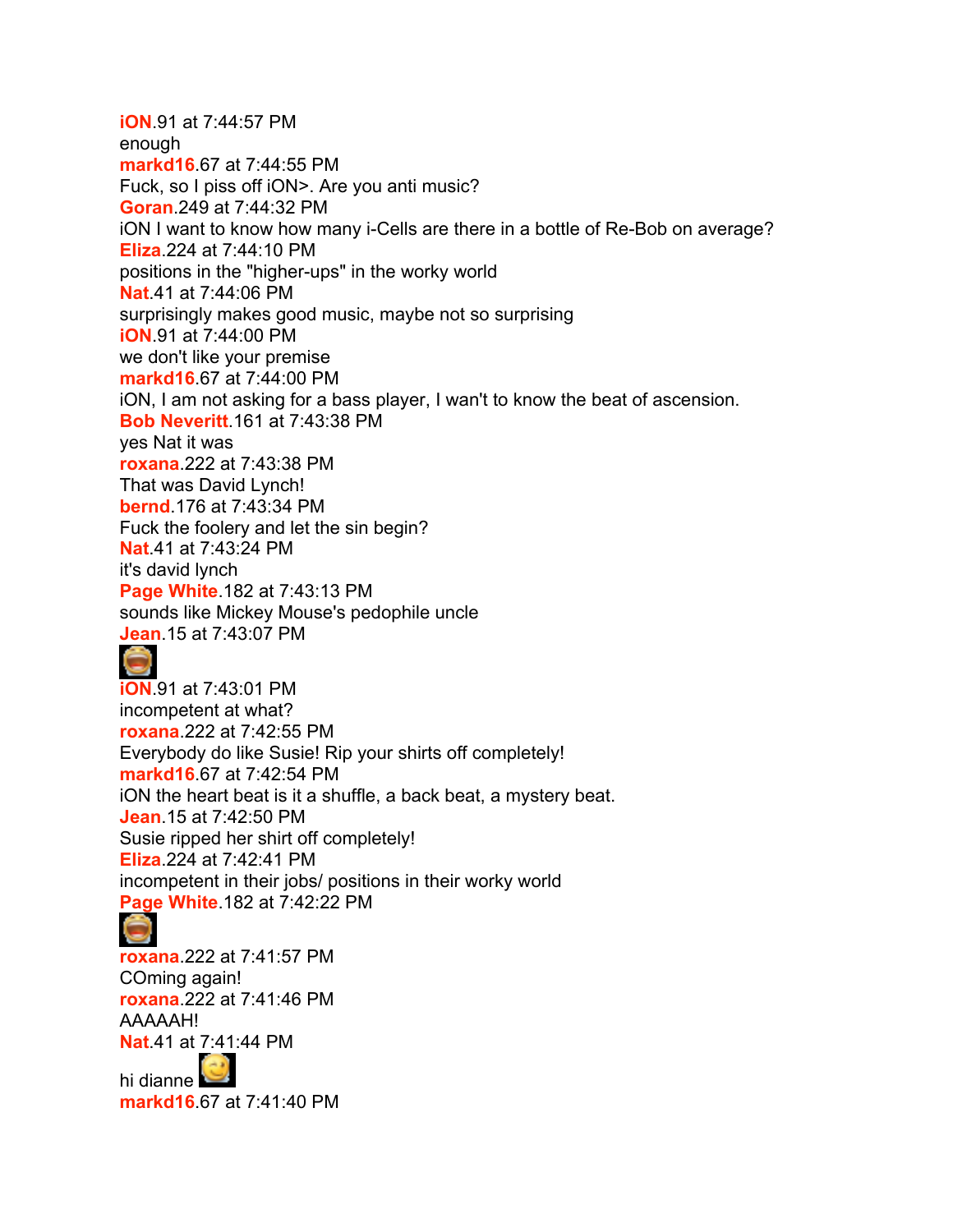the music beat **Bob Neveritt**.161 at 7:41:24 PM thanx S **iON**.91 at 7:41:23 PM incompetent at what? **markd16**.67 at 7:41:15 PM iON at what is the heart beat? **bernd**.176 at 7:41:07 PM You seemed to be heading that way R **Dianne**.230 at 7:40:59 PM Hi Nat! **iON**.91 at 7:40:54 PM and by so doing may you find the heart **Nat**.41 at 7:40:37 PM hi Bob **Eliza**.224 at 7:40:34 PM iON, question of the year- tell us how on this good god given earth do incompetent ppl make it where they get/are? **Susana**.138 at 7:40:31 PM Ahmaziing night of music Bob, just loving it!! **Page White**.182 at 7:40:30 PM Nuttin came first **Bob Neveritt**.161 at 7:40:24 PM Hello Nat **roxana**.222 at 7:40:21 PM This is the perfect music for my epic OHM! **markd16**.67 at 7:40:19 PM R, cumming is better, especially with a riff. **Goran**.249 at 7:40:14 PM iON which corporation owns the US Patent office? **Bob Neveritt**.161 at 7:40:12 PM awesome R **iON**.91 at 7:40:10 PM answers yes - we suggest you reject them all **Nat**.41 at 7:39:54 PM gettin deep on the music tonight **roxana**.222 at 7:39:47 PM Yes, i came already! **Bob Neveritt**.161 at 7:39:46 PM who me?!! **roxana**.222 at 7:39:24 PM All was already there! **markd16**.67 at 7:39:24 PM

the mystic bob, in the web, destroying the malware.

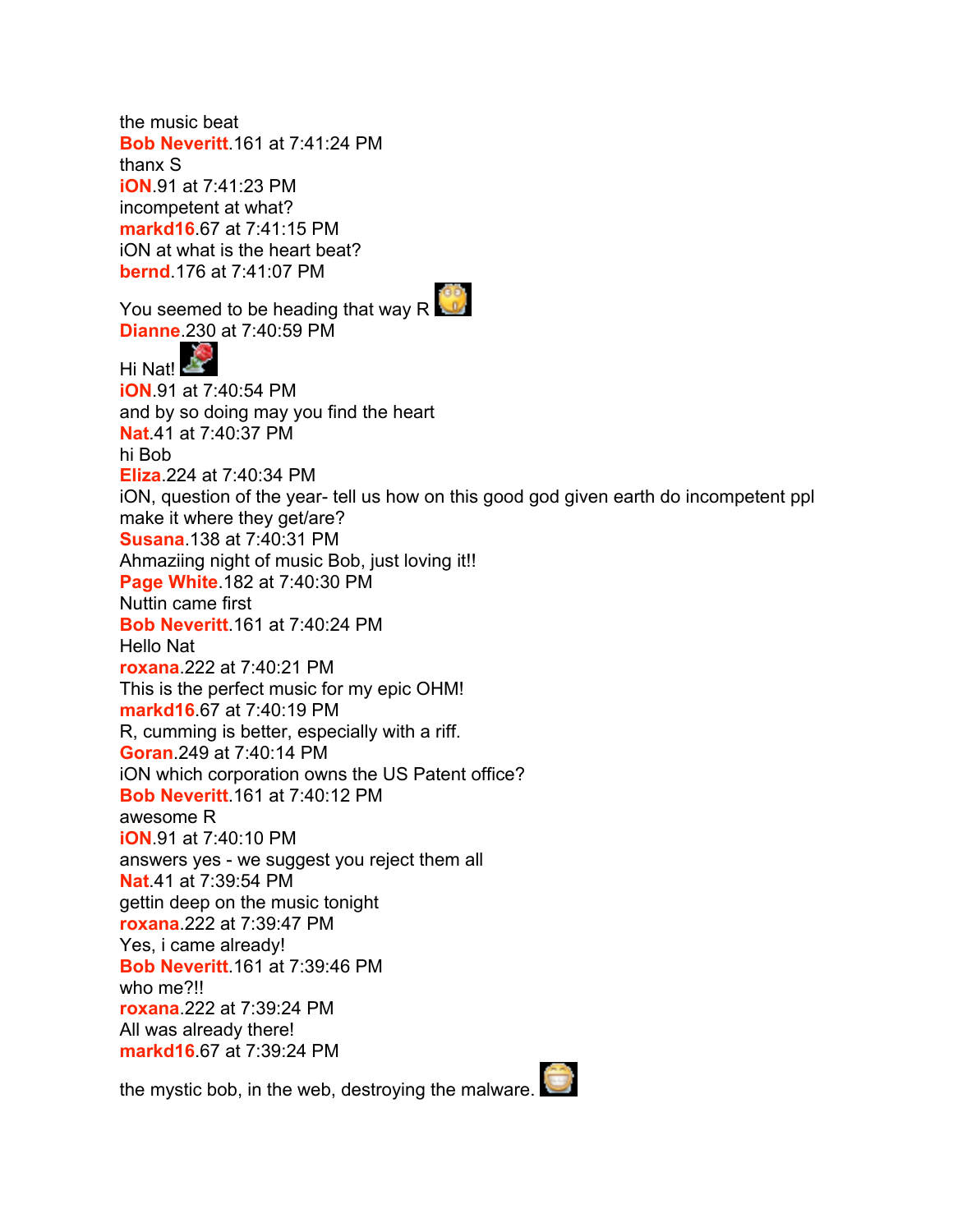**Bob Neveritt**.161 at 7:39:21 PM you did R **roxana**.222 at 7:39:06 PM Which came first? Alpha or omega... **bernd**.176 at 7:38:56 PM Answer: The Rooster. **Goran**.249 at 7:38:51 PM Obviously, thats why JW and Carolyn will not submitt anymore patents **Bob Neveritt**.161 at 7:38:46 PM bobbling R **Page White**.182 at 7:38:36 PM get your fry on ! **markd16**.67 at 7:38:30 PM The secret is the idiots running the patent office, the gutiars are out of tune. **Bob Neveritt**.161 at 7:38:21 PM fried did, Page **Page White**.182 at 7:37:52 PM which came first ? Fried chicken or fried eggs? **iON**.91 at 7:37:47 PM the idiots are already running the patent office **roxana**.222 at 7:37:37 PM At the beginning was the word...iOn babbeling! **Bob Neveritt**.161 at 7:37:36 PM Iration doing "Dream" mark **markd16**.67 at 7:37:26 PM It is Frank? **Goran**.249 at 7:37:14 PM iON I want to know how we could all co-create something with you on Bob's program without the idiots out there running to the patent office? **Dianne**.230 at 7:36:49 PM

Gourmand ou gourmet ou les deux? **markd16**.67 at 7:36:41 PM who is this? **Bob Neveritt**.161 at 7:36:40 PM the chicken was the eggs' way for getting more eggs **roxana**.222 at 7:36:20 PM I had a lot, je suis une gourmande D! **bernd**.176 at 7:36:10 PM What came first the chicken or the egg? There is a puchline. **Bob Neveritt**.161 at 7:35:41 PM



**Dianne**.230 at 7:35:39 PM So Roxy, did you have your pomme du pecheur ´á la Roxy, yet? Any good? **roxana**.222 at 7:35:26 PM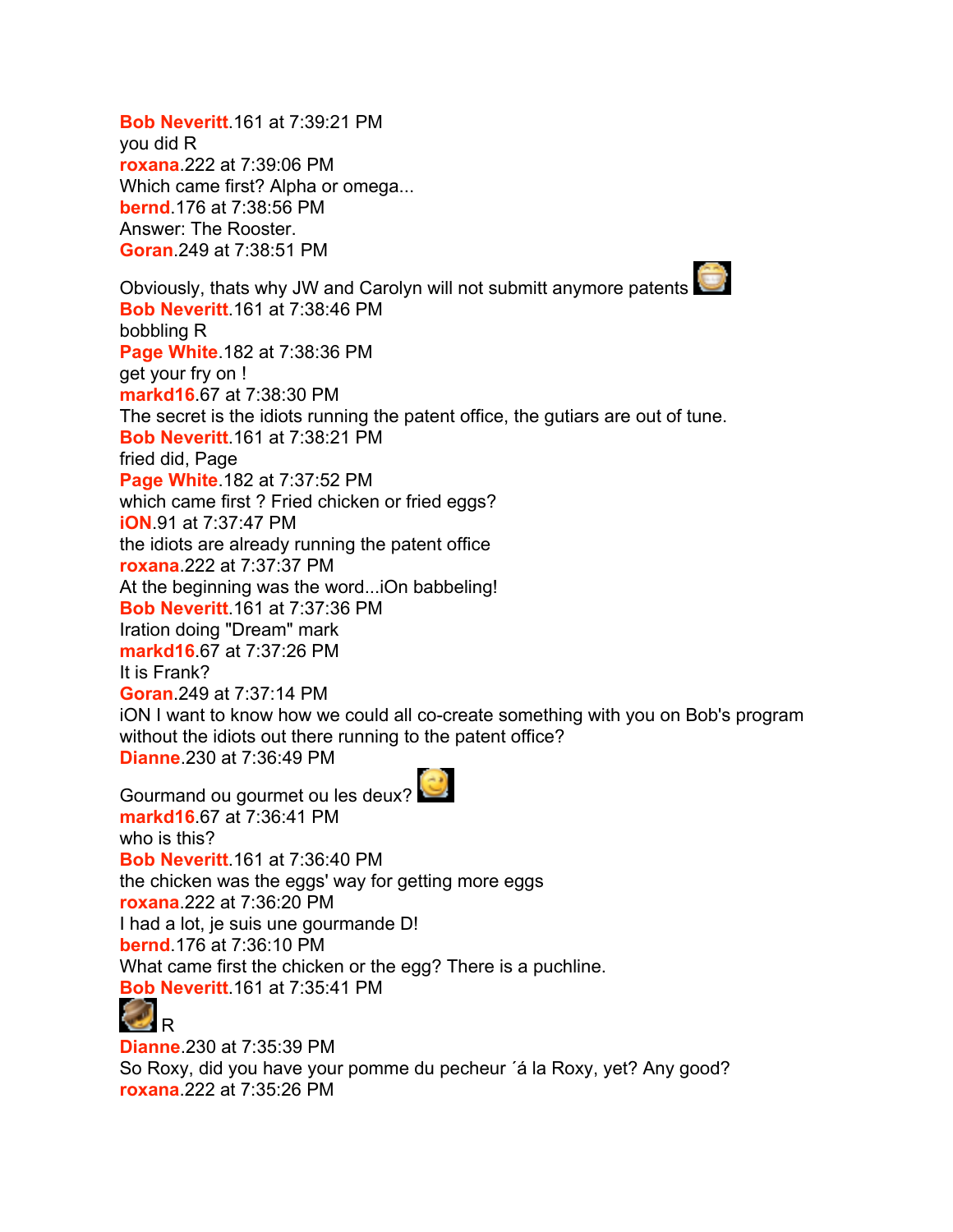We need grease for the medium that isthe massage, hat is the large1 **Bob Neveritt**.161 at 7:35:14 PM Pickles is Carolyn - at least in the first few minutes many weeks ago **markd16**.67 at 7:35:05 PM iON, do we dance to Ascension or do we waddle? **Eliza**.224 at 7:34:44 PM is "Pickles" another iONette, iON? **Bob Neveritt**.161 at 7:34:01 PM that's the hope and the grease Roxy **Dianne**.230 at 7:33:50 PM

## $\odot$

**Bob Neveritt**.161 at 7:33:39 PM I agree mark **roxana**.222 at 7:33:24 PM we type as we are massagedwith the music. **Bob Neveritt**.161 at 7:33:23 PM

## **Dianne!!**

**markd16**.67 at 7:33:20 PM Bob, the master DJ in the unknown universe **Alison**.235 at 7:33:15 PM

iON answers for many... **Dianne**.230 at 7:33:10 PM

Maybe iON is waiting for "Pickle"? **augmentor**.62 at 7:32:59 PM cigam si noisulli dna noisulli si efil eagle agle oggle ungle **Eliza**.224 at 7:32:25 PM

ahhh- but of course, iON **roxana**.222 at 7:32:21 PM Abracadabraluckenbach! **markd16**.67 at 7:32:16 PM iON, my wand is getting bruised with all of this free sex videos. **Alison**.235 at 7:32:09 PM Got it iON...love Liz **Bob Neveritt**.161 at 7:31:44 PM I'm waiting for iON to get on the phone but they seem to want to keep "typing" **iON**.91 at 7:31:37 PM you've already topped him, if only you'd wiggle your wand **markd16**.67 at 7:31:35 PM



Again, I am here just for the music, not the S and M with chains and such.,, **Susana**.138 at 7:31:34 PM Alison is it Kigge?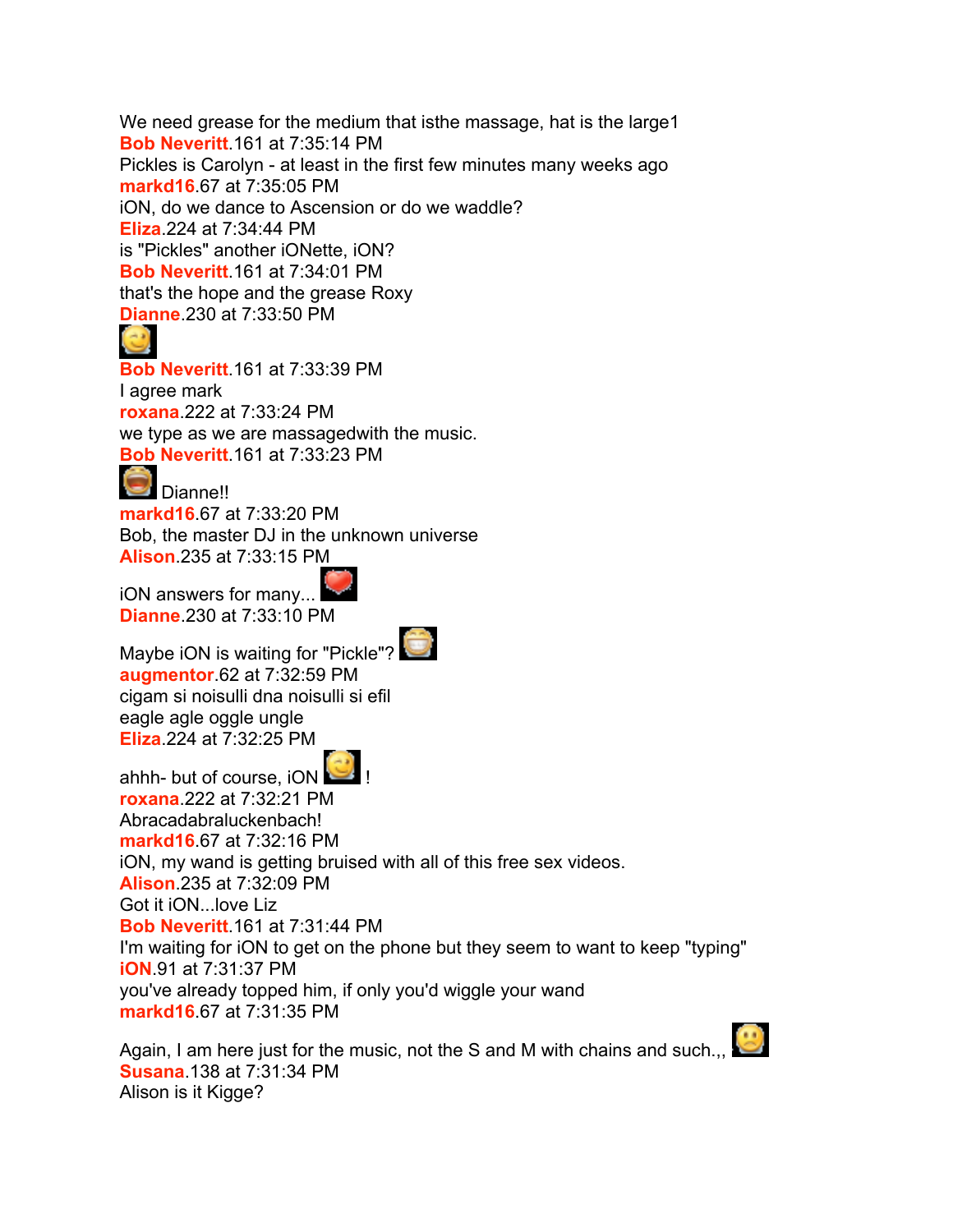**Eliza**.224 at 7:31:29 PM in terms of children-movie wise **roxana**.222 at 7:31:17 PM I like germ-many! **Alison**.235 at 7:31:02 PM Thanks BOB XO **Bob Neveritt**.161 at 7:30:46 PM hang in there Alison!! **Jean**.15 at 7:30:34 PM



**Wendy**.204 at 7:30:32 PM We tops Harry Potter **markd16**.67 at 7:30:28 PM There is nothing to top the bob show, **Alison**.235 at 7:30:21 PM Hey e'ryone...great music B!!!...AND I am sitting here with a "surprise houseguest"...who THINKS he knows Bob Dobbs...thru the stupid SG shit...wish I could import you here

Bob to set him straight, just sayin' Have phun tonight...xo **Eliza**.224 at 7:30:03 PM tell us what will top Harry Potter, iON **Cheri**.144 at 7:30:00 PM

@Jean "OM" **Kimmn**.56 at 7:29:44 PM



Yeh! No more spelling bees! **markd16**.67 at 7:29:44 PM Shemgma **iON**.91 at 7:29:29 PM that's lovely germ-man **roxana**.222 at 7:29:26 PM All language is spellinglish. **markd16**.67 at 7:28:59 PM I am just spealing spekling thouchts. **Jean**.15 at 7:28:36 PM ripped at the seams, but, OM **iON**.91 at 7:28:28 PM actually we'd love to see some 'spelling' any 'spelling' at all but apparently Harry Potter is over forever **markd16**.67 at 7:28:15 PM i Love this girl, maddonna she works so hard, **roxana**.222 at 7:28:11 PM Spell inglish. **Bob Neveritt**.161 at 7:27:55 PM it's an acquired taste I admit W **Wendy**.204 at 7:27:23 PM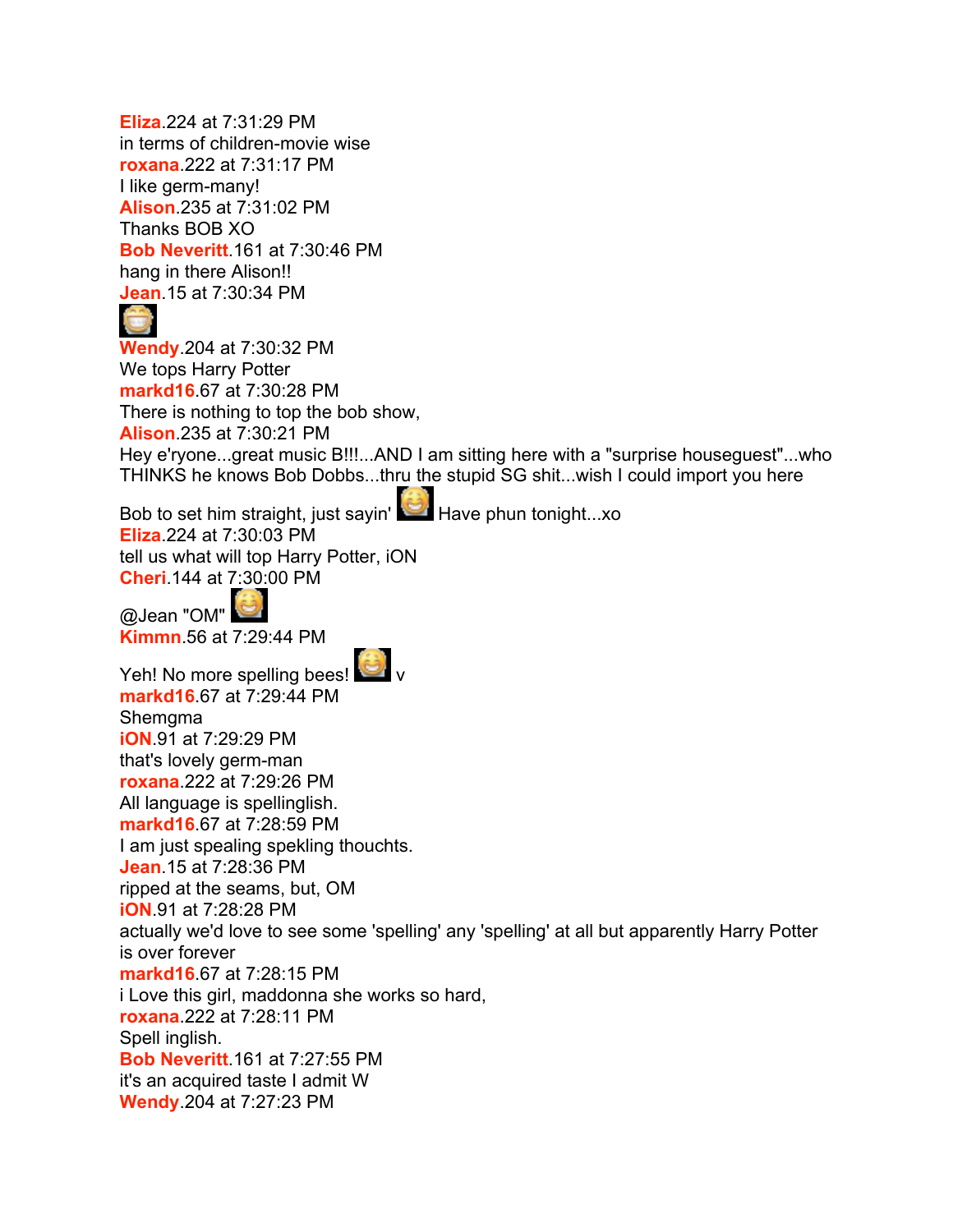Bob...how would those of us who do not know how to spell notice iON's good

spelling **roxana**.222 at 7:27:19 PM The lipids! **Bob Neveritt**.161 at 7:27:11 PM yeah mark!!! **Lady Ohm**.160 at 7:27:03 PM Roll it over n greasy it down,I'll drive you through the heart of town **Goran**.249 at 7:27:02 PM You speak in ridles iON! **markd16**.67 at 7:26:59 PM Yes, iON is RAP **Cheri**.144 at 7:26:43 PM



We all need to Grease up! **Bob Neveritt**.161 at 7:26:38 PM note how iON doesn't miss a beat, spelling-wise!! **Susana**.138 at 7:26:33 PM It's for Jean! **markd16**.67 at 7:26:24 PM Bob, implodes the guttenberg press. **Jean**.15 at 7:26:22 PM thx Bob! **iON**.91 at 7:26:21 PM and we do we mean 'been telling you' **Wendy**.204 at 7:26:05 PM

Jean....big smooch **Dianne**.230 at 7:26:00 PM Oh my!!! GREASE! **iON**.91 at 7:25:56 PM even if we told you we wouldn't really been telling you so um, we didn't say **Eliza**.224 at 7:25:55 PM haha Grease!! **Jean**.15 at 7:25:43 PM your holes are RAINBOWS, W! **markd16**.67 at 7:25:33 PM pianic coltrane miles and thus **Wendy**.204 at 7:25:09 PM R...I see...and I do have a few dark holes **Bob Neveritt**.161 at 7:24:28 PM thanks S!!!! **markd16**.67 at 7:24:18 PM fuckin funny **Susana**.138 at 7:24:13 PM Bob, you are an amazing curator of music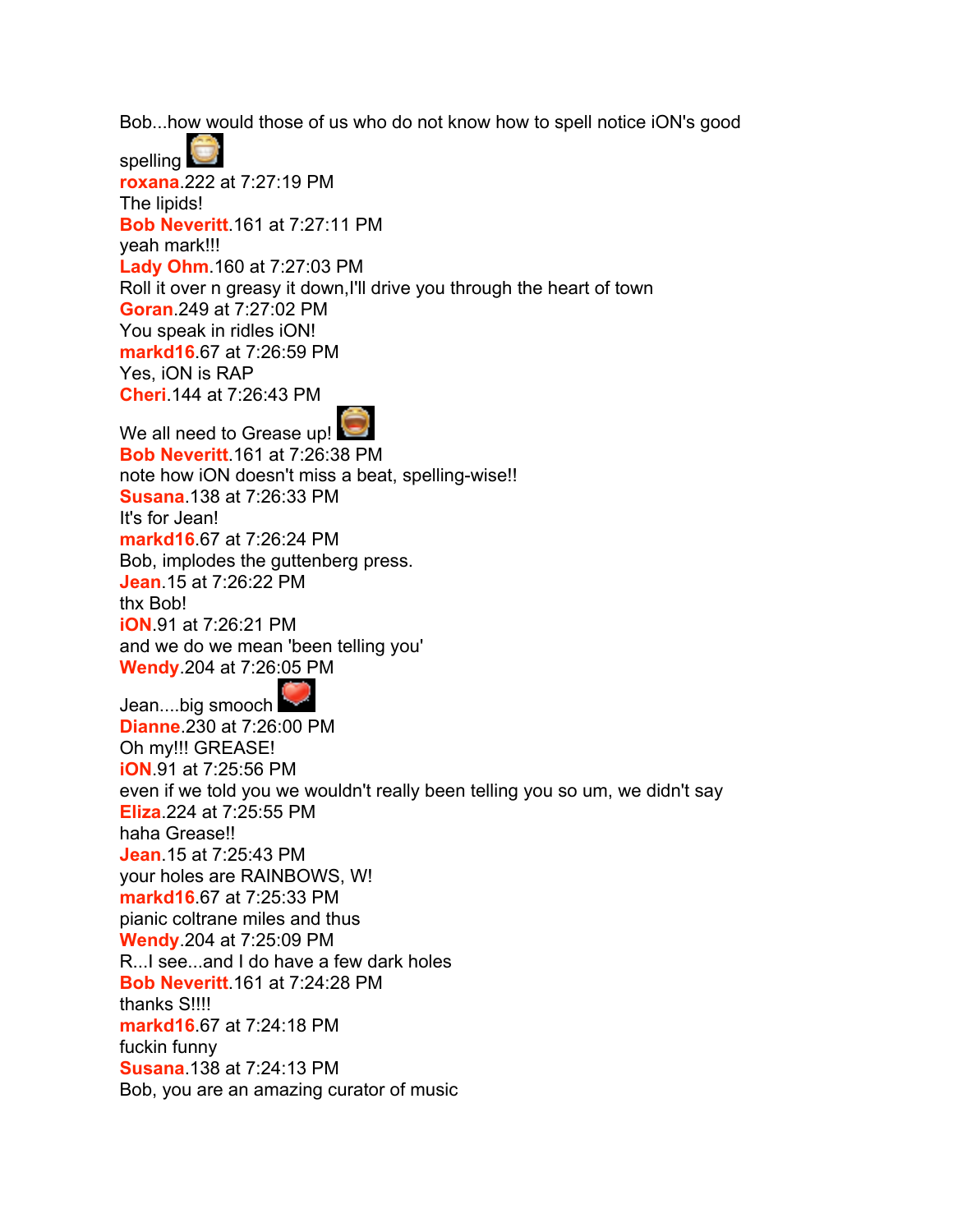**roxana**.222 at 7:24:06 PM YOu have the sun in your pocket, the moon in your hands, the star in your eyes... **iON**.91 at 7:23:52 PM no, but we like the look **Bob Neveritt**.161 at 7:23:25 PM well it's Boz Scaggs of course **Wendy**.204 at 7:23:18 PM R...confused here in Wendy land...but havin fun **Bob Neveritt**.161 at 7:23:08 PM WTF!!! **Page White**.182 at 7:22:56 PM ????? !!!!! **Bob Neveritt**.161 at 7:22:51 PM hole!! **Goran**.249 at 7:22:50 PM iON please tell us the percentage rate that the Federal Funds Rate will be raised to in the next 24 moons! **markd16**.67 at 7:22:47 PM iON, since you are muse, are you the greek god eros, where I look towards when I play drums with my eyes closed? **roxana**.222 at 7:22:40 PM Wendy, anydark hole? **Susana**.138 at 7:22:19 PM The original from Urban Cowboy is in Houston **Jean**.15 at 7:21:18 PM not in 1983, S. I did the two-step in Fort Worth, cowtown **Wendy**.204 at 7:21:09 PM I got the sun in my pocket and the moon in my hands...and the stars are in my eyes **Susana**.138 at 7:20:43 PM No, that's Houston Jean **Jean**.15 at 7:19:41 PM how 'bout Summer Nights, B? <https://www.youtube.com/watch?v=ODOj2jBUKW0> **Page White**.182 at 7:19:36 PM young and virile, Wendy **Jean**.15 at 7:19:06 PM Fort Worth is the home of Billy Bob's, Page! **roxana**.222 at 7:18:59 PM Oh the lipids! **Wendy**.204 at 7:18:32 PM Page you the little 18 yr old fukker #%OD #%OD **Jean**.15 at 7:18:02 PM grease the gears, the switchgears! Get that lymph system good an' greasy

**Cheri**.144 at 7:17:56 PM

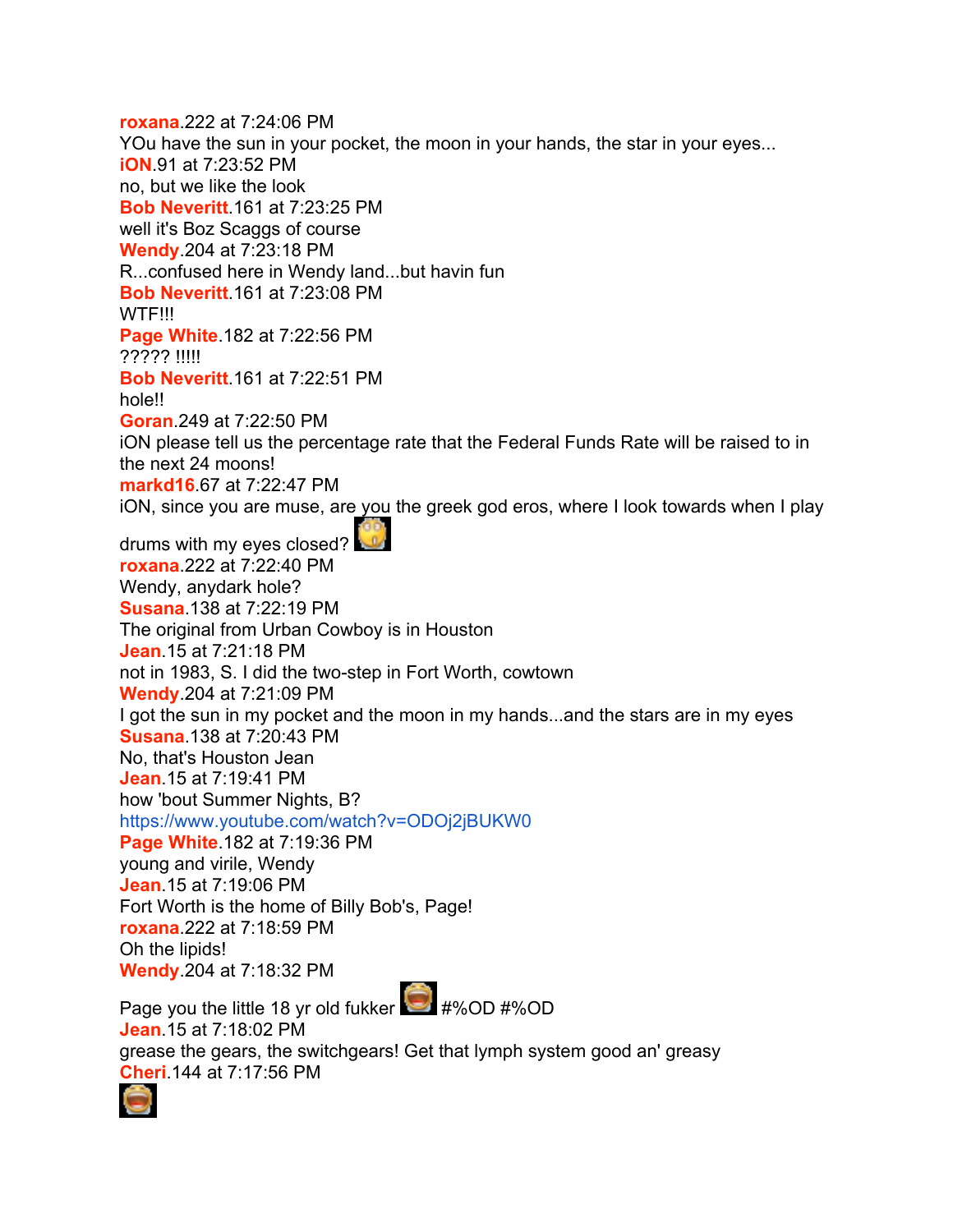**markd16**.67 at 7:17:56 PM D, don't get it is communicable. **roxana**.222 at 7:17:54 PM Lubrication is the message... **Page White**.182 at 7:17:50 PM Fort Worth is worth more than anyone will ever know **iON**.91 at 7:17:49 PM we didn't say **Bob Neveritt**.161 at 7:17:45 PM the thunder hasn't stopped yet, Cheri!!??? **Dianne**.230 at 7:17:29 PM

Ok iON. This Goddess gets it... just barely **markd16**.67 at 7:17:20 PM No, it is just texas toast. **Wendy**.204 at 7:17:18 PM

Let's party my Jeanie **Cheri**.144 at 7:17:11 PM



Thanks Bob! is it lightning outside? **iON**.91 at 7:17:04 PM that's the spirit Jean **Susana**.138 at 7:16:59 PM iON, is Texas special? **roxana**.222 at 7:16:51 PM Keep slacking, oh keep slacking! **Jean**.15 at 7:16:46 PM it's a Greasey kinda night **markd16**.67 at 7:16:46 PM how would we eat? **Wendy**.204 at 7:16:27 PM ha ha I would cook up a storm just to see what happens **Cheri**.144 at 7:16:05 PM agree @markd16 **markd16**.67 at 7:15:49 PM iON, are you saying not to cook? Just relax and allow? **Dianne**.230 at 7:15:43 PM 3 years I'm hearing this iON and I'm still not sure what it really means. **iON**.91 at 7:15:43 PM meat sac body, we're sorry, we thought we were talking to a God **Wendy**.204 at 7:15:24 PM iON you all are so fun...love you **markd16**.67 at 7:14:47 PM Well, this chat line with non physical makes this the most amazing music station in the universe. **Susana**.138 at 7:14:42 PM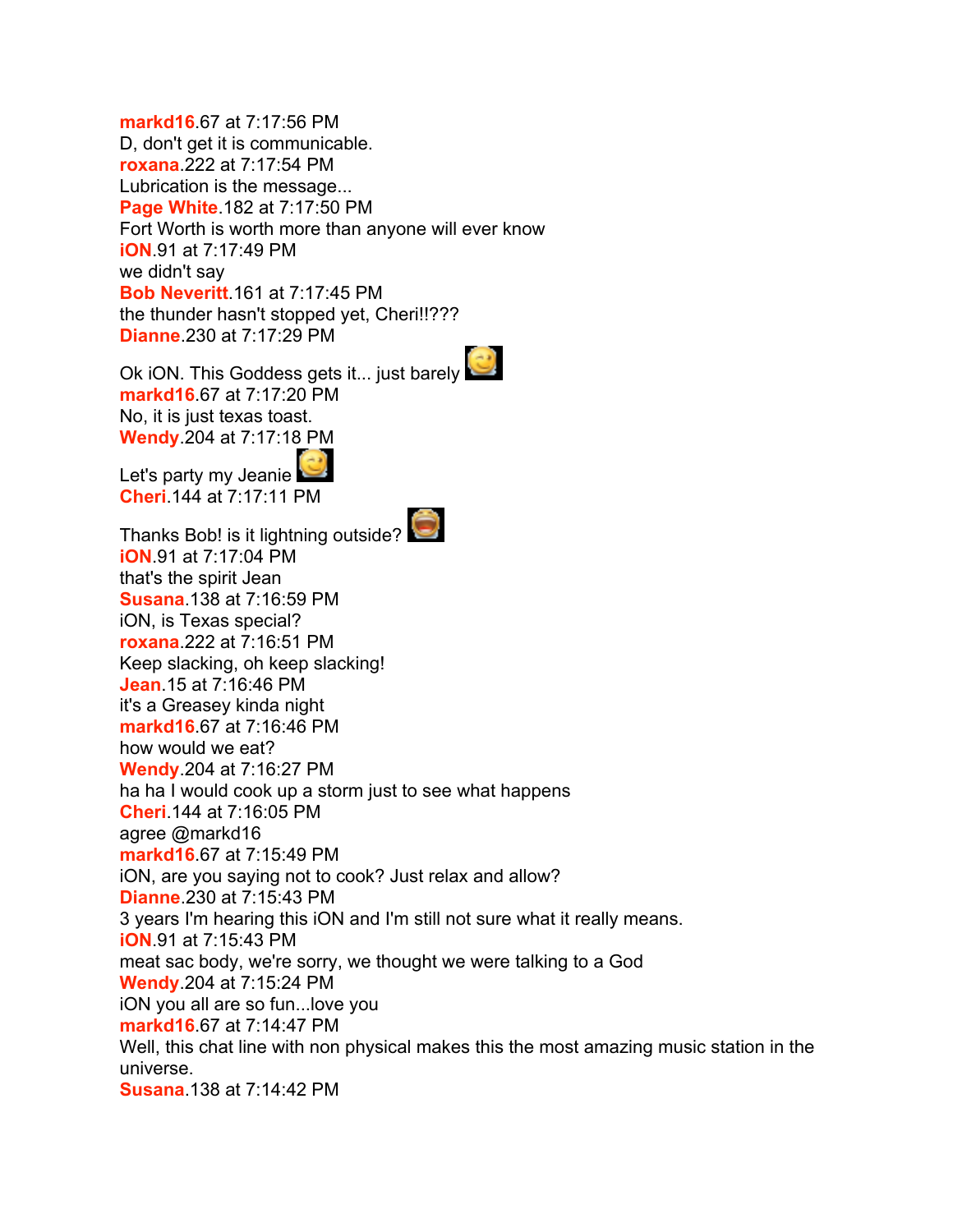Bob what a fantastic musical blend! **Bob Neveritt**.161 at 7:14:32 PM you're welcome, Susana **iON**.91 at 7:14:31 PM you may find that in the event the kitchen becomes too hot that an exit exists directly behind you **Dianne**.230 at 7:14:29 PM Montreal, Wendy! **Wendy**.204 at 7:13:57 PM



Hello Dianne??? Hellooo errybody **Susana**.138 at 7:13:47 PM Bob!!! This a Bob Wills and The Texas Playboys song!! **markd16**.67 at 7:13:35 PM Bob, this music is no longer played live, really sucks.... **Rho**.189 at 7:13:33 PM stay all night!!! **iON**.91 at 7:13:14 PM lovely fukkers is right - ha ha ha ha ha ha **roxana**.222 at 7:13:10 PM yiiiihaah! **Dianne**.230 at 7:13:07 PM



Hi Wendy, fellow Canadian! **Goran**.249 at 7:13:06 PM iON are there Angels in our windows? There is Argon and Krypton gas in between the glass plates?? **Wendy**.204 at 7:12:06 PM



I am so delightfully amused **markd16**.67 at 7:12:03 PM OK, so you are the eithers for the iONIc mystics? **roxana**.222 at 7:12:02 PM A muse ment and harassment! Yummy! **Dianne**.230 at 7:12:01 PM But I do have a meat sac body, iON. If that's not "born" what is? **Jean**.15 at 7:11:57 PM OM, L and W! **iON**.91 at 7:11:21 PM the am-MUSE-ment has been one and all - all along **Wendy**.204 at 7:11:18 PM

Hello all you lovely fukkers **Dianne**.230 at 7:10:53 PM

Hi Linda<sup>E</sup> **Linda**.4 at 7:10:33 PM HI Bob and all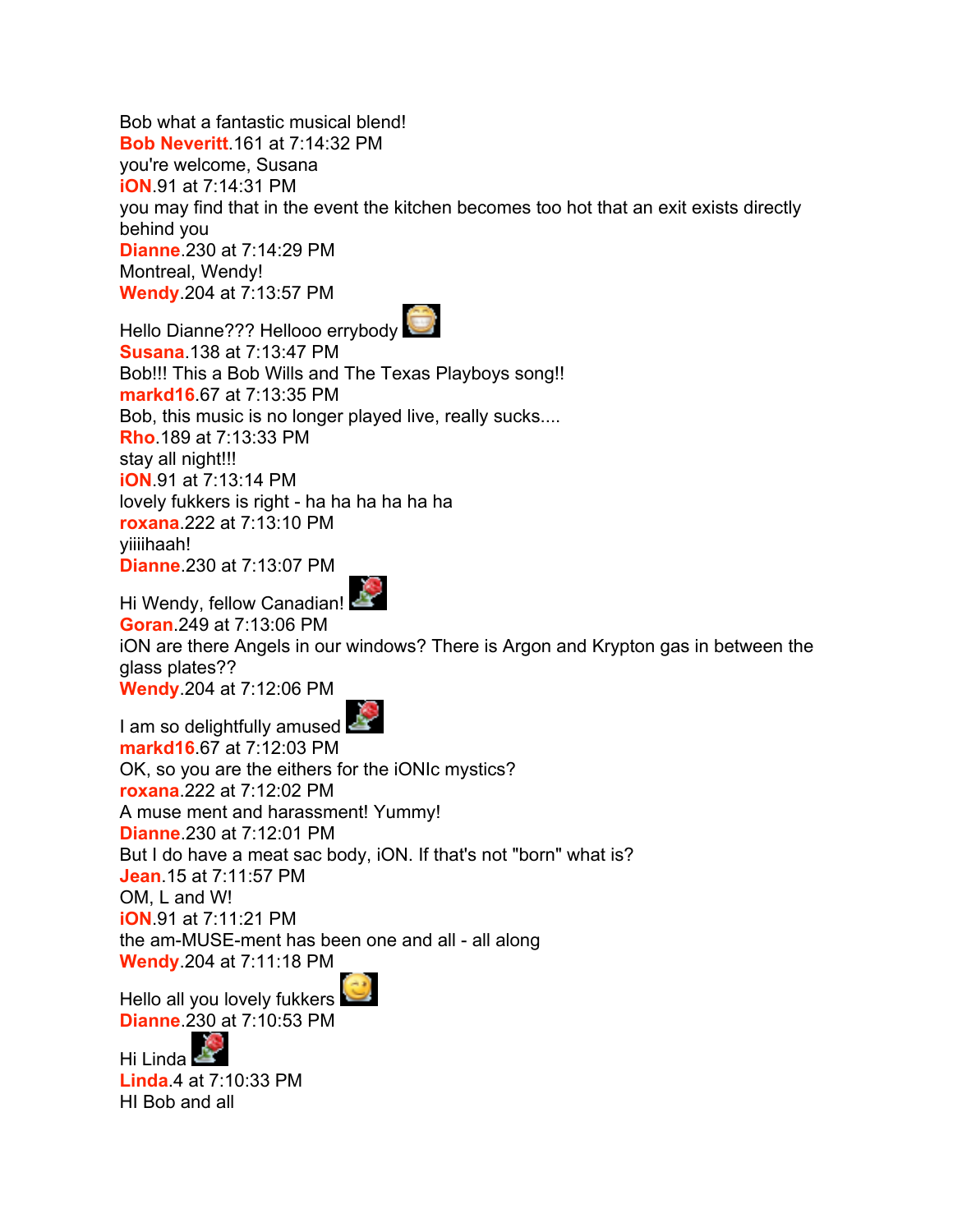**markd16**.67 at 7:10:21 PM iON why don't you write a fucking song? **Rho**.189 at 7:10:16 PM If you've never drank boobscotch in Luckenbach, it's like you've never drunk it all. **iON**.91 at 7:10:03 PM you were never born and now you're all worried about the time of death when there is no time - how sad for you **Bob Neveritt**.161 at 7:09:52 PM hello Linda **roxana**.222 at 7:09:49 PM Luckenbach is the New Jerusalem! **markd16**.67 at 7:09:39 PM Want you guy's to know that I am a lousy singer buy my best song to sing is Luckenback fucking texas. **Jean**.15 at 7:09:33 PM Scotch, did someone say scotch? **Cheri**.144 at 7:09:17 PM Bob, can you play "Greased Lightning" [https://www.youtube.com/watch?v=wK63eUyk](https://www.youtube.com/watch?v=wK63eUyk-iM)[iM](https://www.youtube.com/watch?v=wK63eUyk-iM) **Jean**.15 at 7:08:57 PM Rock n'Roll, iON **Linda**.4 at 7:08:56 PM  $\odot$ **Robert**.164 at 7:08:51 PM I miss that glass of scotch xsluggsx **markd16**.67 at 7:08:46 PM I mean les **roxana**.222 at 7:08:44 PM There is only a chat room... **markd16**.67 at 7:08:32 PM Leas Paul guitar. **iON**.91 at 7:08:26 PM there's a Luckenbach, Texas, but no Earth, actually works out better **Dianne**.230 at 7:08:21 PM iON, I'm ok with the "Every death is a suicide" notion. What I'm not clear about has to do with "at which point has the "essence" agreed to end it" part. Before taking a meat sac body or shortly before "death"? **markd16**.67 at 7:07:55 PM No, it is a forcefield. **roxana**.222 at 7:07:54 PM What about earth, wind and fire? **Goran**.249 at 7:07:38 PM Earth is an illusion?? **roxana**.222 at 7:07:24 PM ha ha ha ha ha, n time, no earth... $\bigodot$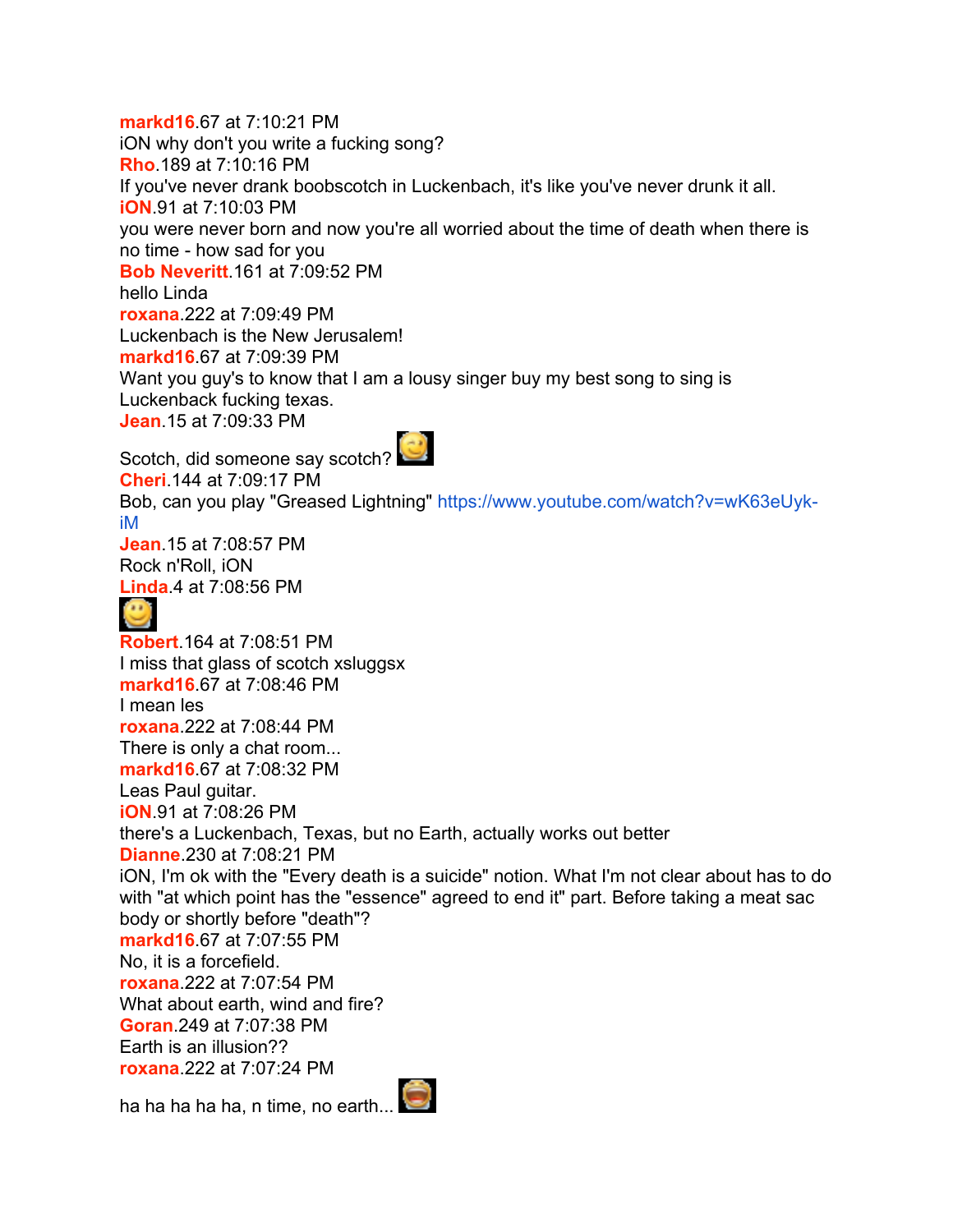## **Bob Neveritt**.161 at 7:06:49 PM

correcto augie **iON**.91 at 7:06:44 PM is someone actually believing there is an Earth? ha ha ha ha ha **markd16**.67 at 7:06:39 PM iON, You are sick, punk, jazz, rock and mystery. **augmentor**.62 at 7:06:33 PM boobscotch **Bob Neveritt**.161 at 7:06:20 PM

**roxana**.222 at 7:05:51 PM Wanna get into animal?Blood moon auuuuuuH! **Goran**.249 at 7:05:49 PM iON is planet earth flat? **markd16**.67 at 7:05:25 PM So the moon walk is footing? **Susana**.138 at 7:05:12 PM Six degrees Markd16 **markd16**.67 at 7:04:58 PM Roxy, Gail and I had the best non physical jam last night. for music **iON**.91 at 7:04:48 PM nothing is where that question comes from, find your footing **Bob Neveritt**.161 at 7:04:33 PM ha R **roxana**.222 at 7:04:22 PM Body talk is the new logos. **Page White**.182 at 7:03:59 PM iON is doing one armed push ups right now **markd16**.67 at 7:03:52 PM iON What is nothing> ? And when would it ever happen. **Cheri**.144 at 7:03:27 PM

yes Thanks Bob. This is for you Roxy as per your request... **[6]** "Get Physical" **iON**.91 at 7:03:26 PM Bob says nothing ever happens **markd16**.67 at 7:03:21 PM Oh, Yeah!! **markd16**.67 at 7:02:57 PM iON to push us up so you can push us down is a vacuum. **roxana**.222 at 7:02:34 PM yeah. Start sweating! **Susana**.138 at 7:02:29 PM Hey iON anything exciting happening this passover? Isn't there another Blood Moon coming up? **markd16**.67 at 7:02:25 PM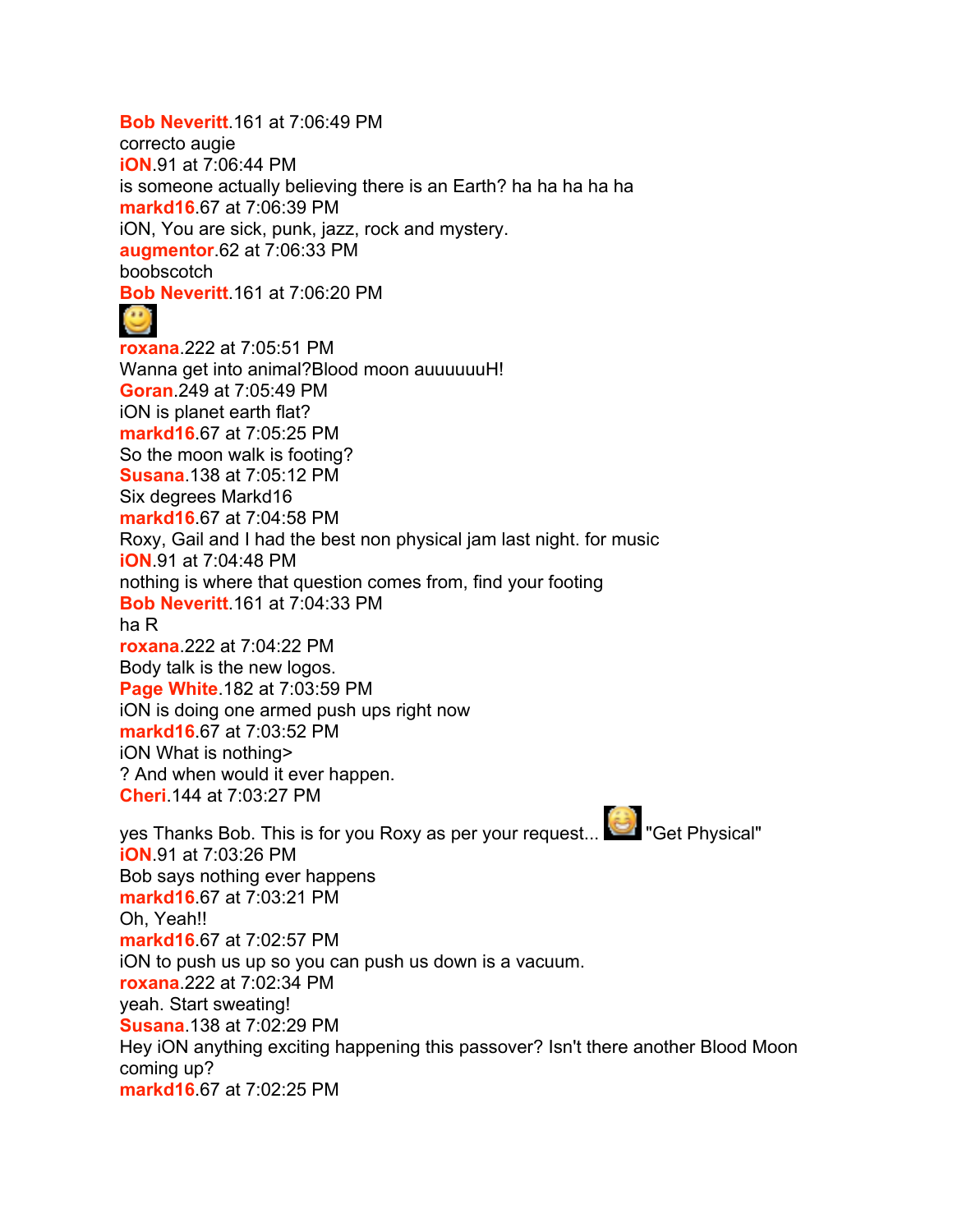Page, stand corrected. **iON**.91 at 7:02:16 PM we say to have us lift you up you have to first push yourself down **roxana**.222 at 7:02:05 PM Dangerous delikatessen. **minimax**.59 at 7:01:56 PM Disparate desperation! **Page White**.182 at 7:01:55 PM NO, Mark. the berries are the most subtle delectable thing you could ever put in your mouth. The seed might heal you, though, so look out. **markd16**.67 at 7:01:51 PM The clean up is the shag dance to this song. Shagadilly, **Bob Neveritt**.161 at 7:01:51 PM watch Roxy react!!! **roxana**.222 at 7:01:50 PM Yes Im poisonous like japanese Fugu. **Jean**.15 at 7:01:31 PM Desperado, why don't you come to your senses? You been out riding fences...... **Dianne**.230 at 7:01:26 PM Lift me up, iON... **Rho**.189 at 7:01:22 PM cf. Robert Graves **minimax**.59 at 7:01:14 PM Clean up this desperate message **markd16**.67 at 7:00:47 PM interfeon is from the bark of the yew tree for cancer, and yes the berries are poison. **Page White**.182 at 7:00:42 PM if I want it to be ... but for now I eat the yummy parts **roxana**.222 at 7:00:35 PM tonite we have our specialitée pomme du pecheur ´á la rox1 **Kimmn**.56 at 7:00:31 PM Yeh! Capital cities ... Safe & Sound **Dianne**.230 at 7:00:24 PM Oh, iON you bet they were! **Dianne**.230 at 7:00:00 PM Page, is not the yew tree poisonous? **Page White**.182 at 6:59:48 PM get that dinner bell ranged, Roxy **markd16**.67 at 6:59:36 PM iON Say's we have to redefine our words such as wrong and fallen. **iON**.91 at 6:59:30 PM sounds like someone was pushing a desperate message rather desperately doesn't it? **roxana**.222 at 6:58:55 PM dinner time! Last supper is served! **Susana**.138 at 6:58:53 PM I love to jitterbug!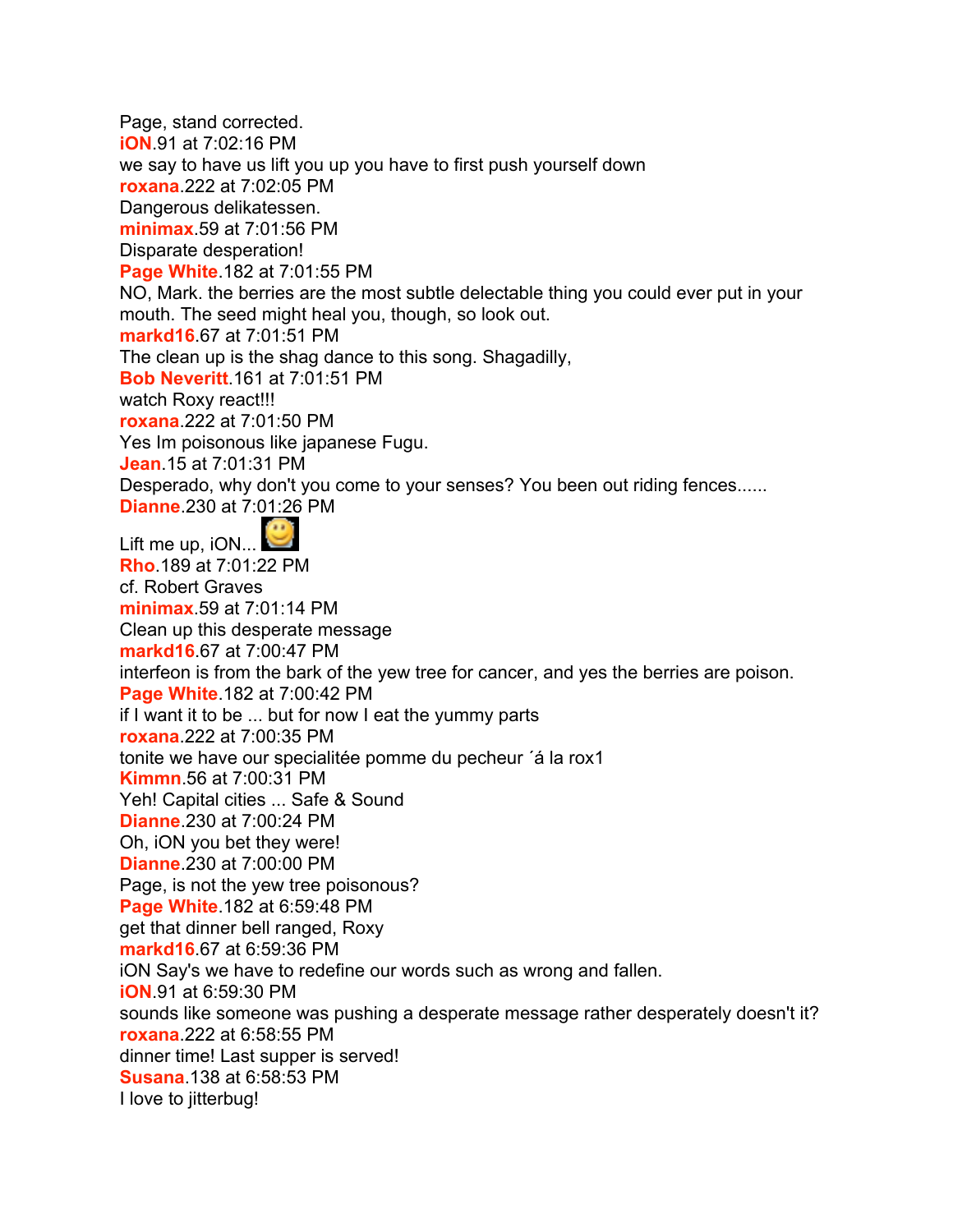**Dianne**.230 at 6:58:41 PM I think we consider ourselves "fallen" Jean because we've been told we were from every bloody pulpits out there for what seems like an eternity, no? **markd16**.67 at 6:57:56 PM Wagner? **Cheri**.144 at 6:57:54 PM Here get "physical" for Roxy <https://www.youtube.com/watch?v=vWz9VN40nCA> **Page White**.182 at 6:57:38 PM My favorite tree to eat from is yew, Roxana **Robert**.164 at 6:57:34 PM This tunes a banger, cheers Bob. **markd16**.67 at 6:57:10 PM Shut up iON> **Bob Neveritt**.161 at 6:56:59 PM Italians mark **iON**.91 at 6:56:55 PM exactly - which is why we hesitate to say anything at all **Bob Neveritt**.161 at 6:56:48 PM yes mark **Bob Neveritt**.161 at 6:56:34 PM you should see Connie dance that stuff!!! **markd16**.67 at 6:56:22 PM So is Frank Z a mirror of Frank S. **Bob Neveritt**.161 at 6:56:15 PM ye we did S **Dianne**.230 at 6:56:14 PM I would love to see that, Bob! **roxana**.222 at 6:56:09 PM seriously donßt eat fro that tree!It's wrong, wrong, wrong... **Susana**.138 at 6:56:01 PM Bob did you and Connie enjoy big band in its day? **markd16**.67 at 6:55:48 PM Great muse!! Frank **Goran** .249 at 6:55:45 PM I smell a PH in PHysical! Minus 22! **Dianne**.230 at 6:55:44 PM Dream Lover!!! Wow! **iON**.91 at 6:55:42 PM beats us **Bob Neveritt**.161 at 6:55:37 PM

that's how I started 70 years ago!!! **Bob Neveritt**.161 at 6:55:13 PM

yes D **Dianne**.230 at 6:55:03 PM Do you Jitterbug, Bob?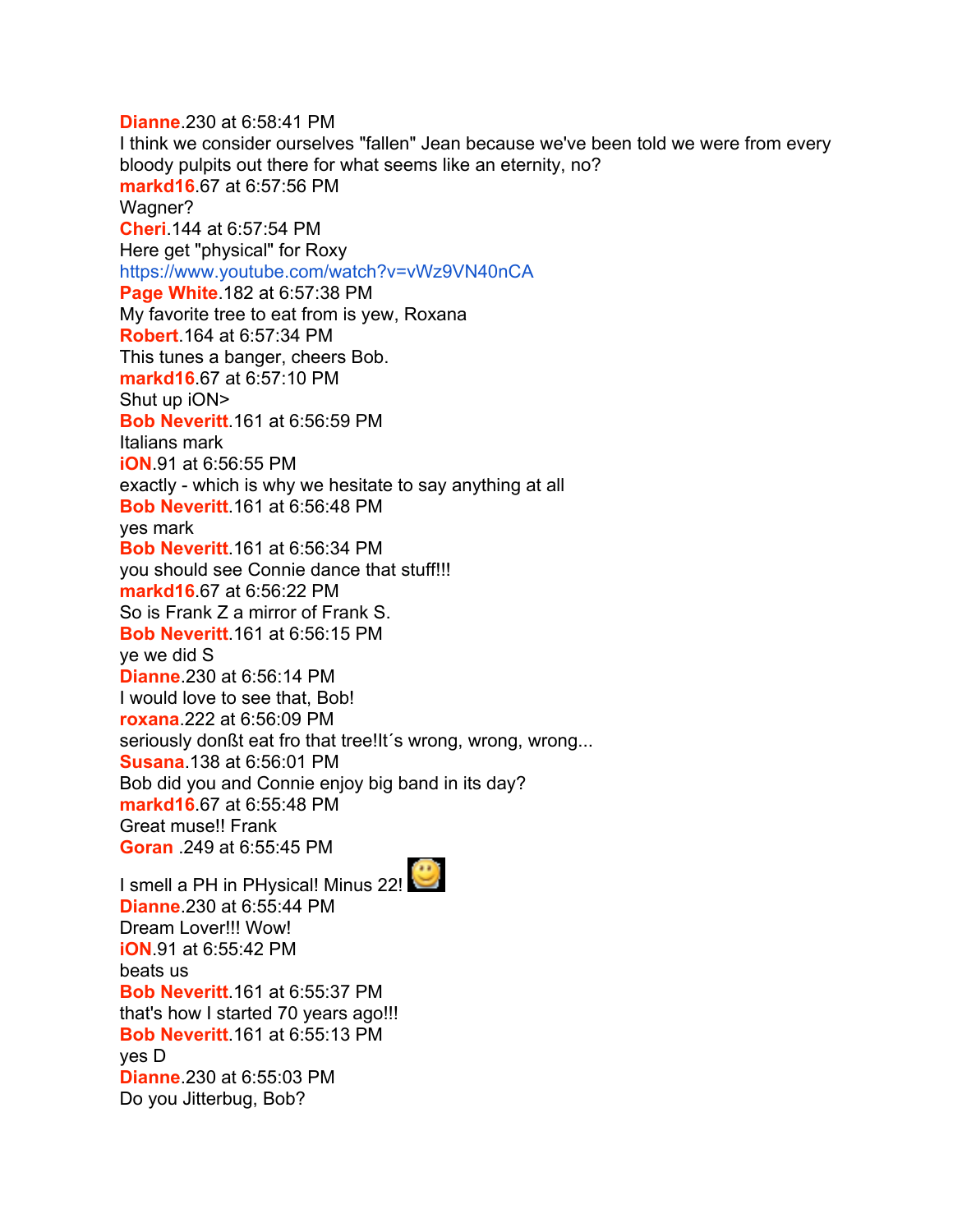**roxana**.222 at 6:55:03 PM Bigger and better sounds yummy! **Jean**.15 at 6:54:54 PM exactly. If we only create in the physical, why do we consider ourselves fallen? **markd16**.67 at 6:54:49 PM Thanks, iON> **iON**.91 at 6:54:32 PM however we constantly have to upgrade our concept of wrong - you human creators keep making it bigger and better **Bob Neveritt**.161 at 6:54:29 PM yaay!!! D **roxana**.222 at 6:54:05 PM lets get physical, physical, I wanna get physical... **Dianne**.230 at 6:54:03 PM Big Band! I love that Bob! TA! **markd16**.67 at 6:53:52 PM Yes Sir!! **iON**.91 at 6:53:51 PM might as well be - you're physical now and claiming you're not ascended - hard to be more wrong **Eliza**.224 at 6:53:46 PM hahahaha B **Bob Neveritt**.161 at 6:53:32 PM muuute!!! **markd16**.67 at 6:53:14 PM I am not talking about jerking off. **Bob Neveritt**.161 at 6:52:58 PM yes,mark - that's the way I did it!! **augmentor**.62 at 6:52:45 PM how bout a little C89H107N2O15P for your pluripotent fibroblasted germline **markd16**.67 at 6:52:37 PM Hi Bob, iON! Do we have to be physical to ascend? **Jean**.15 at 6:52:31 PM mmphhf, hang on, iON can't talk right now, he's muffled **Bob Neveritt**.161 at 6:52:03 PM **GIR iON**.91 at 6:51:59 PM we suggest you not be one of them **roxana**.222 at 6:51:50 PM saving the world as a muffin man! **iON**.91 at 6:51:38 PM the little man in the pole squish - so many little men so little time ha ha ha ha ha **SONDRA**.53 at 6:50:48 PM What she means to say is, "the little man-in-the-boat!" **roxana**.222 at 6:50:47 PM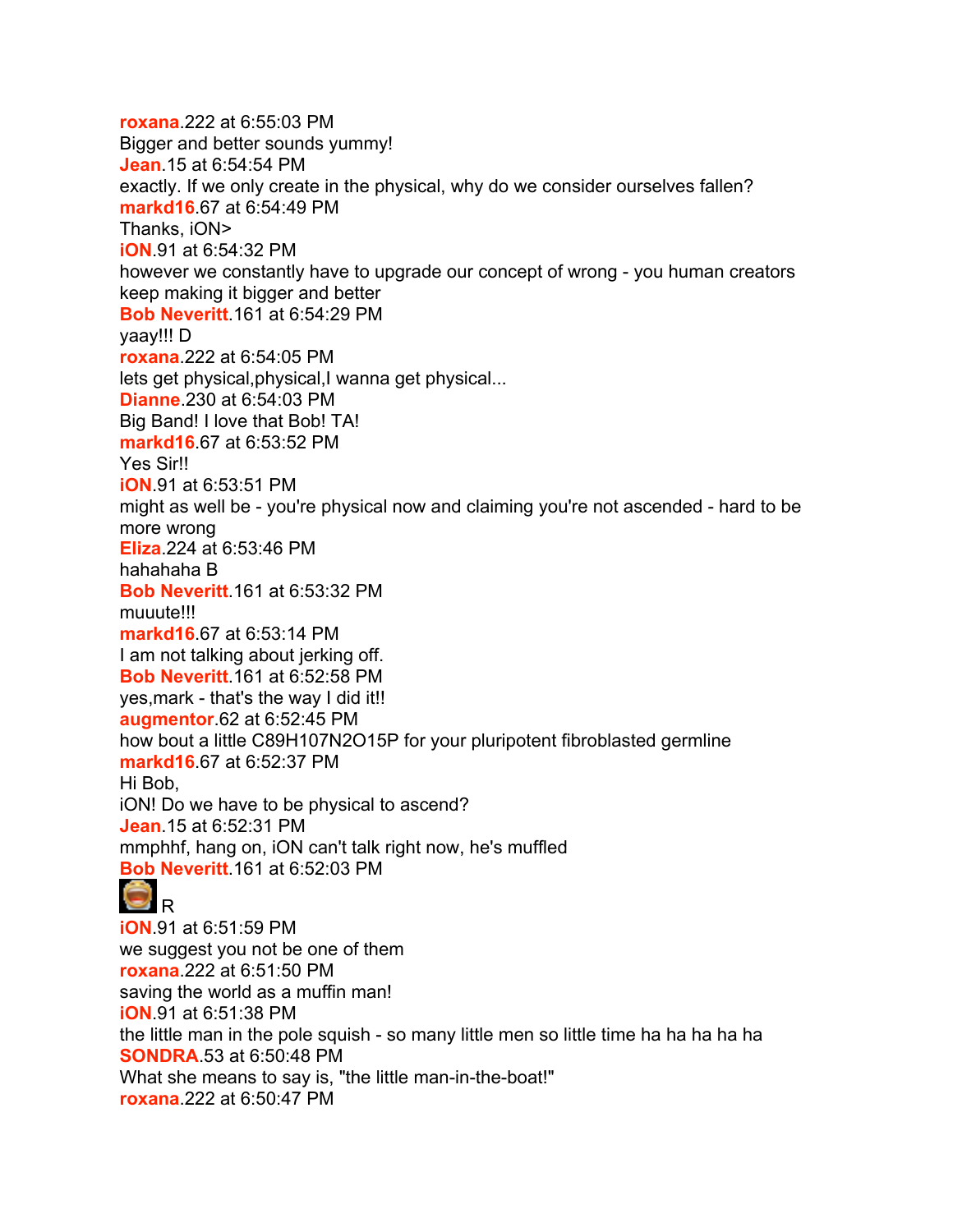Ok, more homework please! **Rho**.189 at 6:49:59 PM **roxana**.222 at 6:49:12 PM Haharassment of the little alpha boat man until it OHMs, because he can! **iON**.91 at 6:49:08 PM and don't forget the omega in the alpha - you can't separate the two even with a solid gold Apple Watch **Bob Neveritt**.161 at 6:48:33 PM OK then we don't mind if iON waits in the wings **Eliza**.224 at 6:48:18 PM was\*\* **iON**.91 at 6:47:47 PM we didn't say **Eliza**.224 at 6:47:47 PM Not really. I don't. **Bob Neveritt**.161 at 6:47:42 PM y'all very welcome!!! **Susana**.138 at 6:47:35 PM Bob you are on fire!! **Dianne**.230 at 6:47:23 PM

Oh my BOB! LOVE this!!! **Jean**.15 at 6:47:22 PM HA Rox **Eliza**.224 at 6:47:14 PM



Um Bob, iON inJoying that one! **Bob Neveritt**.161 at 6:47:10 PM when are you getting on the phone iON?? **Goran** .249 at 6:47:05 PM

iON does the Hologram twist **roxana**.222 at 6:46:57 PM A little Alpha boat man in the OHMega! **Jean**.15 at 6:46:56 PM another great song, GODBOB **iON**.91 at 6:46:10 PM oh my yes we're always dancing **roxana**.222 at 6:46:06 PM A little alpha man! **Page White**.182 at 6:46:02 PM XXX gets to live fo sho **iON**.91 at 6:45:44 PM there's always a little alpha in omega **Robert**.164 at 6:45:40 PM Ok I keep listening from a few miles away, have a pleasant evening. Enjoy the Payday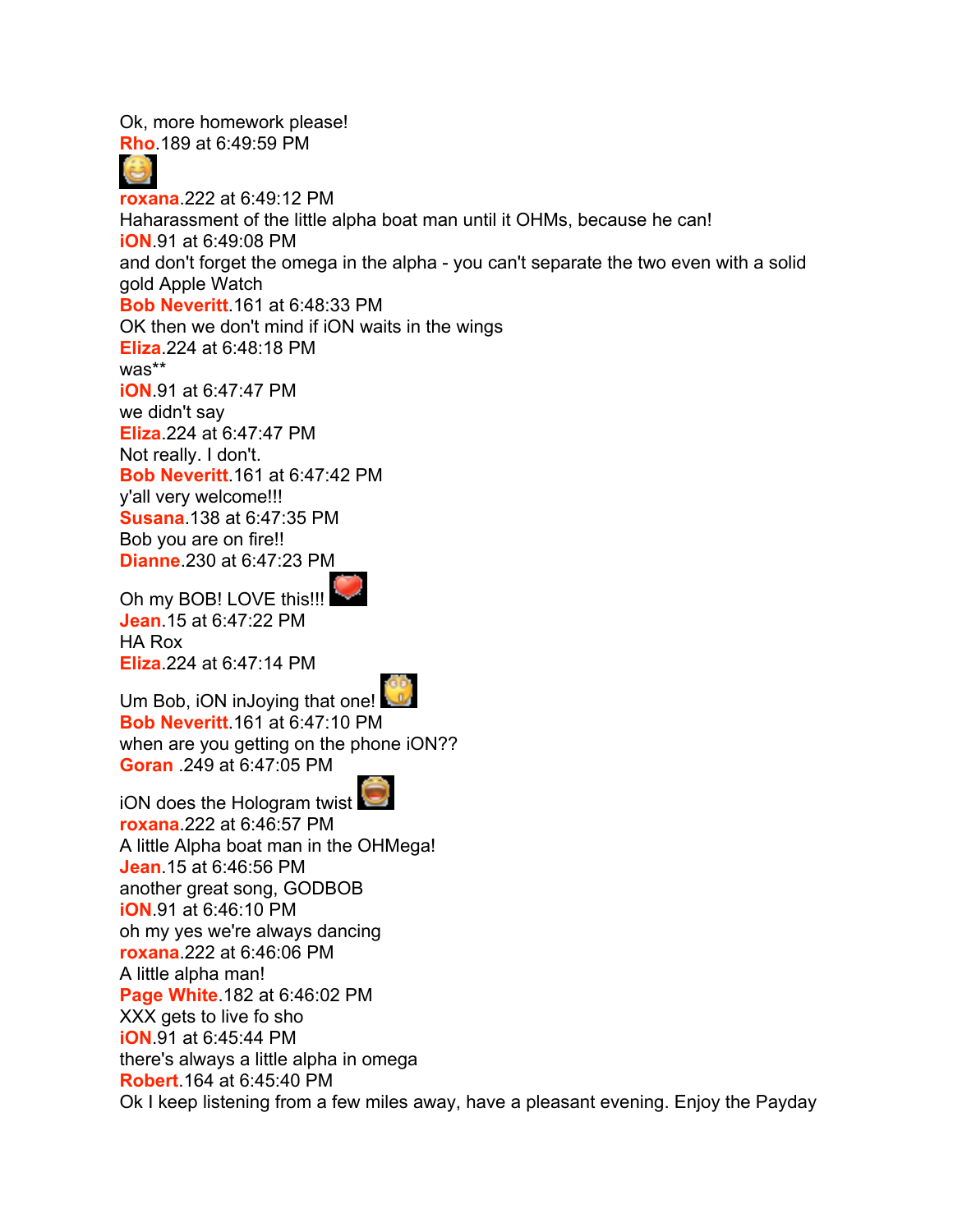Dance.

**Jean**.15 at 6:45:36 PM

 Cheri, Sondra all ya'll! HAPPY HAPPY HAPPY **Eliza**.224 at 6:45:32 PM tell me iON, doesn't this wanna make you dance? **iON**.91 at 6:44:43 PM you must at least be an extra large or risk body death **roxana**.222 at 6:44:33 PM I do the OHMOhm ist die abgeleitete SI-Einheit des elektrischen Widerstands mit dem Einheitenzeichen Ω (großes griechisches Omega). **Eliza**.224 at 6:44:27 PM



**Susana**.138 at 6:44:13 PM JW **iON**.91 at 6:44:08 PM do **iON**.91 at 6:43:53 PM we wonder Eliza - ha ha ha ha ha ha **Cheri**.144 at 6:43:46 PM

@Diane Thanks **roxana**.222 at 6:43:29 PM get back,get back, get back to where you once belonged! **Jean**.15 at 6:43:22 PM HA iON, you knocked me offline just now **Bob Neveritt**.161 at 6:43:17 PM Yo Brooklyn!! **Eliza**.224 at 6:43:14 PM I wonder who in this world has the most strongest orgasm... **Goran** .249 at 6:43:14 PM Slow down the Bus! I have a ticket I swear. **Dianne**.230 at 6:43:13 PM



Hello Cheri! I love your name **iON**.91 at 6:43:05 PM when you really start to get this it will make a slow dance with a cute boy seem as nothing **Doug Tidwell**.55 at 6:43:04 PM bOB must be a little mellow tonight... **Bob Neveritt**.161 at 6:42:54 PM OY!! Sondra **Dianne**.230 at 6:42:41 PM Oh the music never ends Bob, never! **Susana**.138 at 6:42:39 PM Oh, now I remember.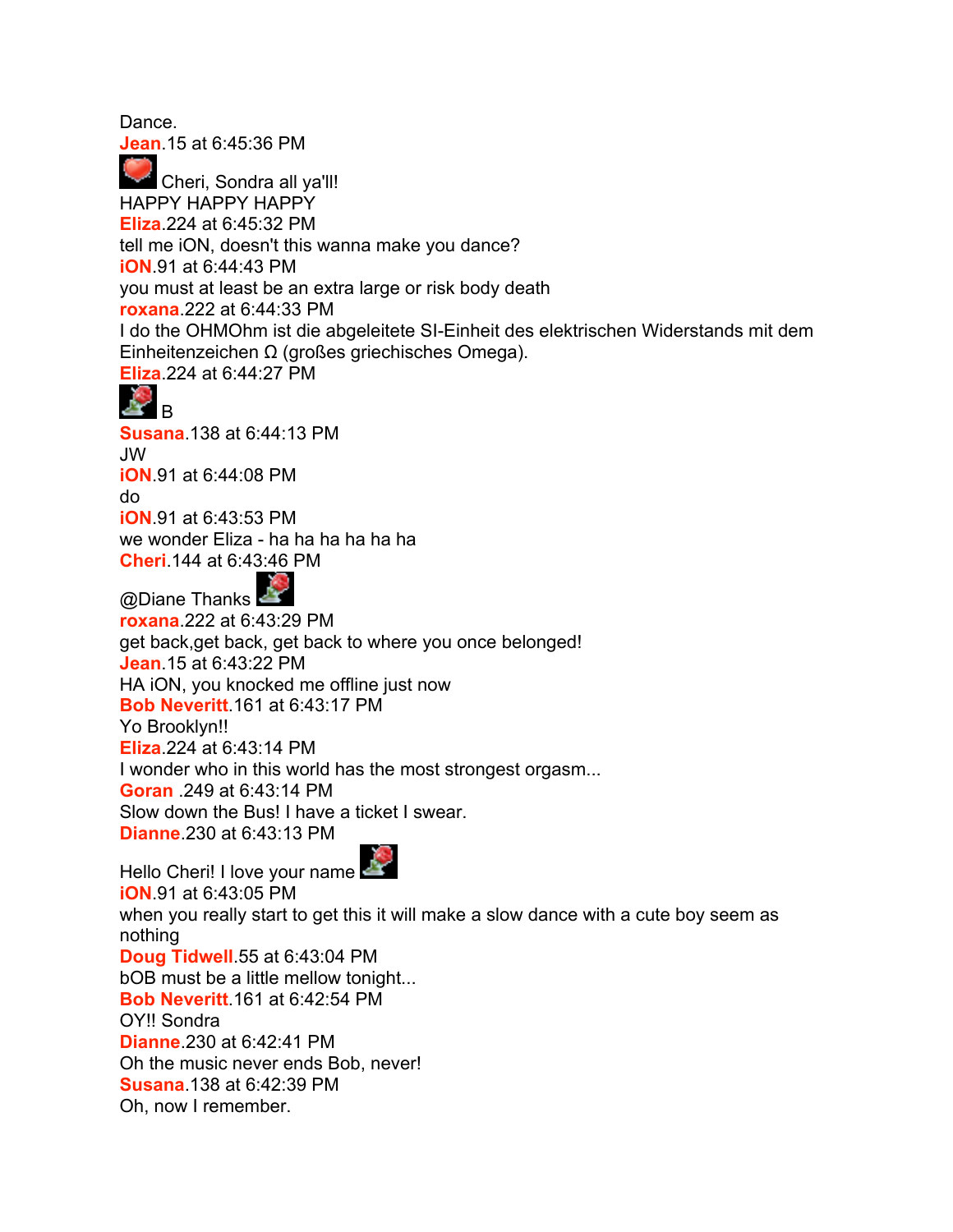**Cheri**.144 at 6:42:34 PM Hi Bob, iON and everyone! **SONDRA**.53 at 6:42:31 PM No, it's orgasmic MASTERBATION. **Bob Neveritt**.161 at 6:42:03 PM you are the music, Dianne, as long as it lasts **iON**.91 at 6:41:48 PM getting off actually isn't so much the problem, it's the getting back on **Susana**.138 at 6:41:46 PM

**Cheri**.144 at 6:41:39 PM



**Dianne**.230 at 6:41:35 PM With this song I'm a teenager at a party dancing to a slow dance with a cute boy... sigh **L Bob Neveritt**.161 at 6:41:35 PM Orgasmic Meditation - see last PAYDAY!!! **Goran** .249 at 6:41:27 PM Get off the Bus??? **Bob Neveritt**.161 at 6:41:16 PM for Susana **Susana**.138 at 6:41:10 PM OM? **SONDRA**.53 at 6:41:09 PM I make it at point to get off regularly. **iON**.91 at 6:41:05 PM ooooh yummy - what university do you attend? **Bob Neveritt**.161 at 6:40:21 PM **OM!!! roxana**.222 at 6:40:19 PM Ok, so we have homework, study wild conspiracy and get off! **iON**.91 at 6:40:12 PM that's the spirit Jean **Bob Neveritt**.161 at 6:40:07 PM hehehehe D **Dianne**.230 at 6:39:54 PM What Bob? **Jean**.15 at 6:39:54 PM OM **iON**.91 at 6:39:29 PM our gigolo - ha ha ha ha ha - we only hope that some of you will really start getting off, sooner rather than later **Bob Neveritt**.161 at 6:39:24 PM whooaaa Dianne!! **Lady Ohm**.160 at 6:39:20 PM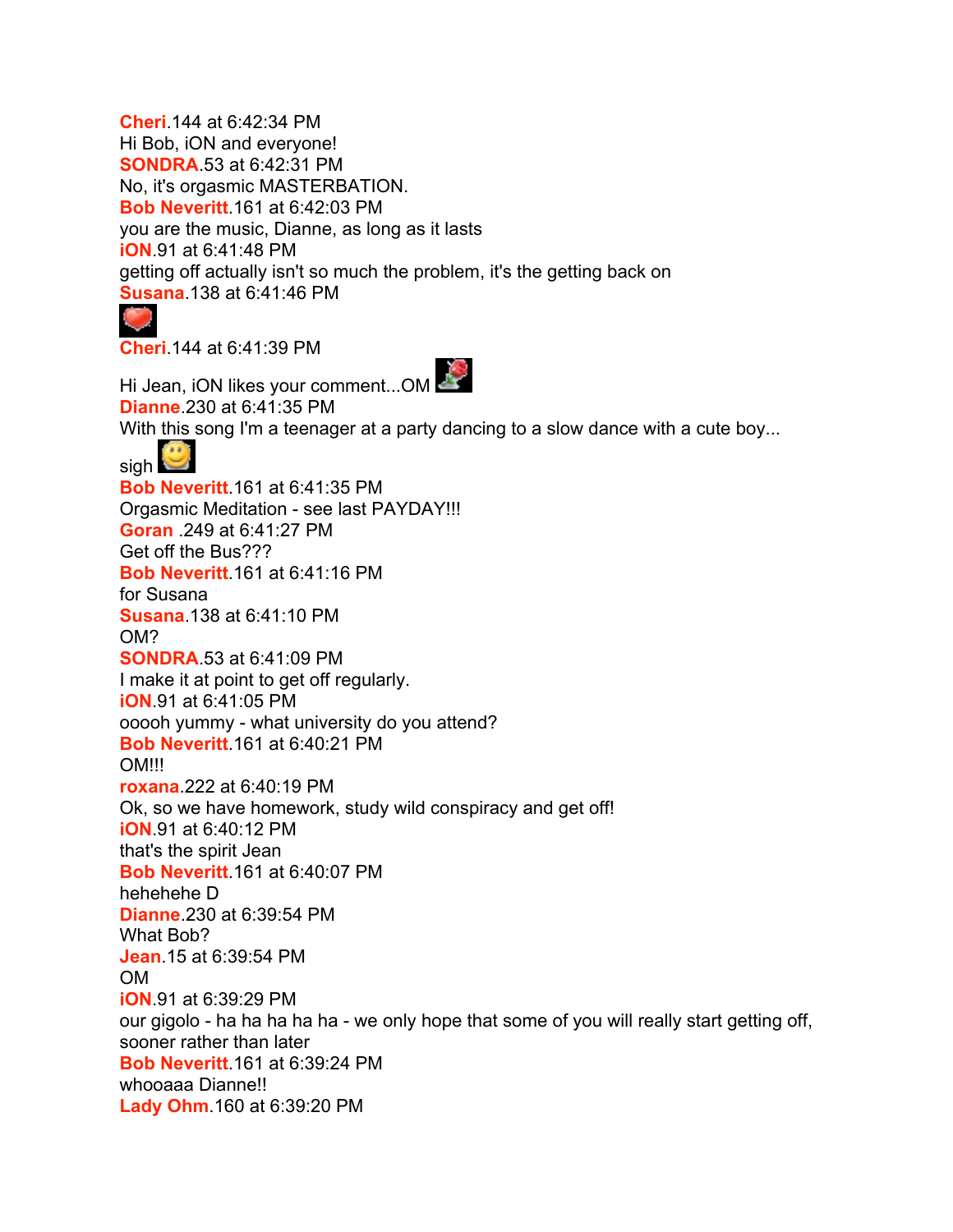maybe a good reason to roll a fatty iON **Dianne**.230 at 6:39:09 PM Pas d'quoi, Bob! **Goran** .249 at 6:39:04 PM

iON is already in bed with JW **Bob Neveritt**.161 at 6:38:37 PM thank you D **Bob Neveritt**.161 at 6:38:21 PM

**iON** - you wish!! **Dianne**.230 at 6:38:17 PM

Well, I found him very sexy last weekend while talking with Bert and Page **iON**.91 at 6:37:51 PM he does it best who forgets what it is two seconds later **augmentor**.62 at 6:37:49 PM going to the chatroom and we're gonna get mayread **roxana**.222 at 6:37:46 PM Alpha male 2.0 **Robert**.164 at 6:37:44 PM No I was busy typing an article about mobiles, sorry I late Bob. **Lady Ohm**.160 at 6:37:34 PM as I **Bob Neveritt**.161 at 6:37:29 PM exacto iON!!! **iON**.91 at 6:37:12 PM oh we could never compare to Bob - we let Bob be the ultimate Alpha Male **Bob Neveritt**.161 at 6:37:11 PM I am discrete LO **Bob Neveritt**.161 at 6:36:54 PM LO<sub>LO</sub> **Bob Neveritt**.161 at 6:36:45 PM E **Lady Ohm**.160 at 6:36:41 PM

**Eliza**.224 at 6:36:34 PM iON is the ultimate Alpha-Male **roxana**.222 at 6:36:09 PM

We are all engaged with Non-physical! **iON**.91 at 6:36:03 PM and we do mean 'your welcome' ;) **Bob Neveritt**.161 at 6:35:58 PM haha Lady Ohm - what a compliment!!!!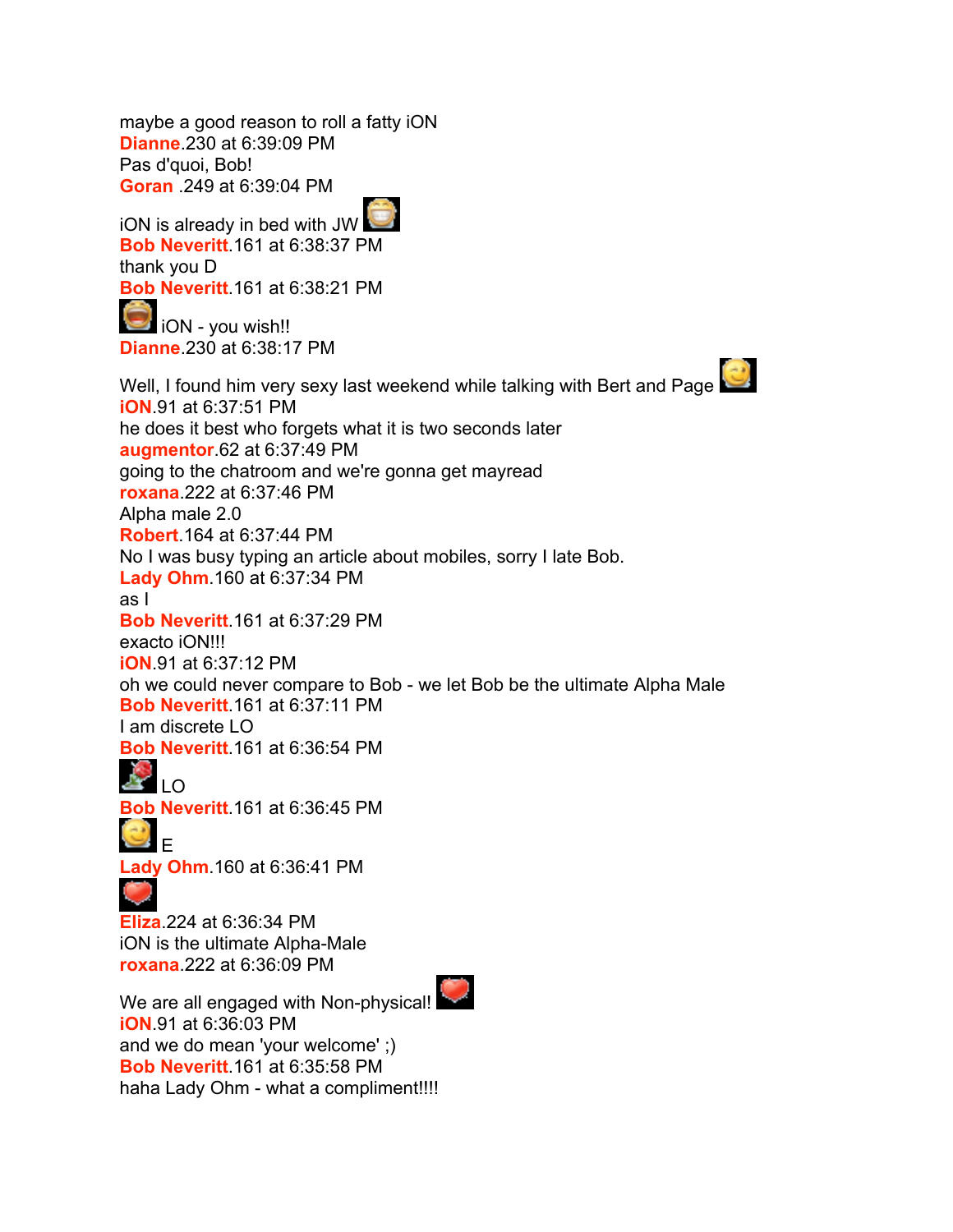**Robert**.164 at 6:35:56 PM

Right its as long to read as Finnegans Wake an I eye a reader. **iON**.91 at 6:35:35 PM your welcome dear **roxana**.222 at 6:35:29 PM Yeah, the Bible is about the chinese! **Goran** .249 at 6:35:24 PM iON, if you would wanna get married, who would you choose? **Bob Neveritt**.161 at 6:35:22 PM Hello Robert - so I didn't see you come in - dance over there **Lady Ohm**.160 at 6:35:11 PM Not as hot as this. You spoil me. It hurts so good! **Dianne**.230 at 6:35:06 PM Thanks iON you never stirred me wrong whenever I listened to you which was almost always. **iON**.91 at 6:34:47 PM oh no, the Bible is rather mundane actually - we tried to make it more obvious but that was actually impossible **roxana**.222 at 6:34:44 PM Everyday is an anusversary for the asscended! **Robert**.164 at 6:33:53 PM Happy B day everybody every days a celebrity. **iON**.91 at 6:33:26 PM it's as good as anything else to do **iON**.91 at 6:33:10 PM why not? **Bob Neveritt**.161 at 6:32:53 PM Lady Ohm - how was your HOT DATE a few weeks ago? **roxana**.222 at 6:32:52 PM The wildest conspiracy is the Bible! **iON**.91 at 6:32:31 PM just don't look in the mirror - bwah ha ha ha ha **Rho**.189 at 6:32:21 PM \*gestures appreciatively\* **Eliza**.224 at 6:32:03 PM haha there we go Bobby **iON**.91 at 6:31:58 PM we encourage all study of wild conspiracy theory - it's the best way to find out what you've been up to **sara w.ion**.105 at 6:31:53 PM I'm more interested in reasons why those whom aren't fallen would spar us back again. **Robert**.164 at 6:31:47 PM cool, blurbs to iON is this a Gaga party? **roxana**.222 at 6:31:46 PM The sound of asscention!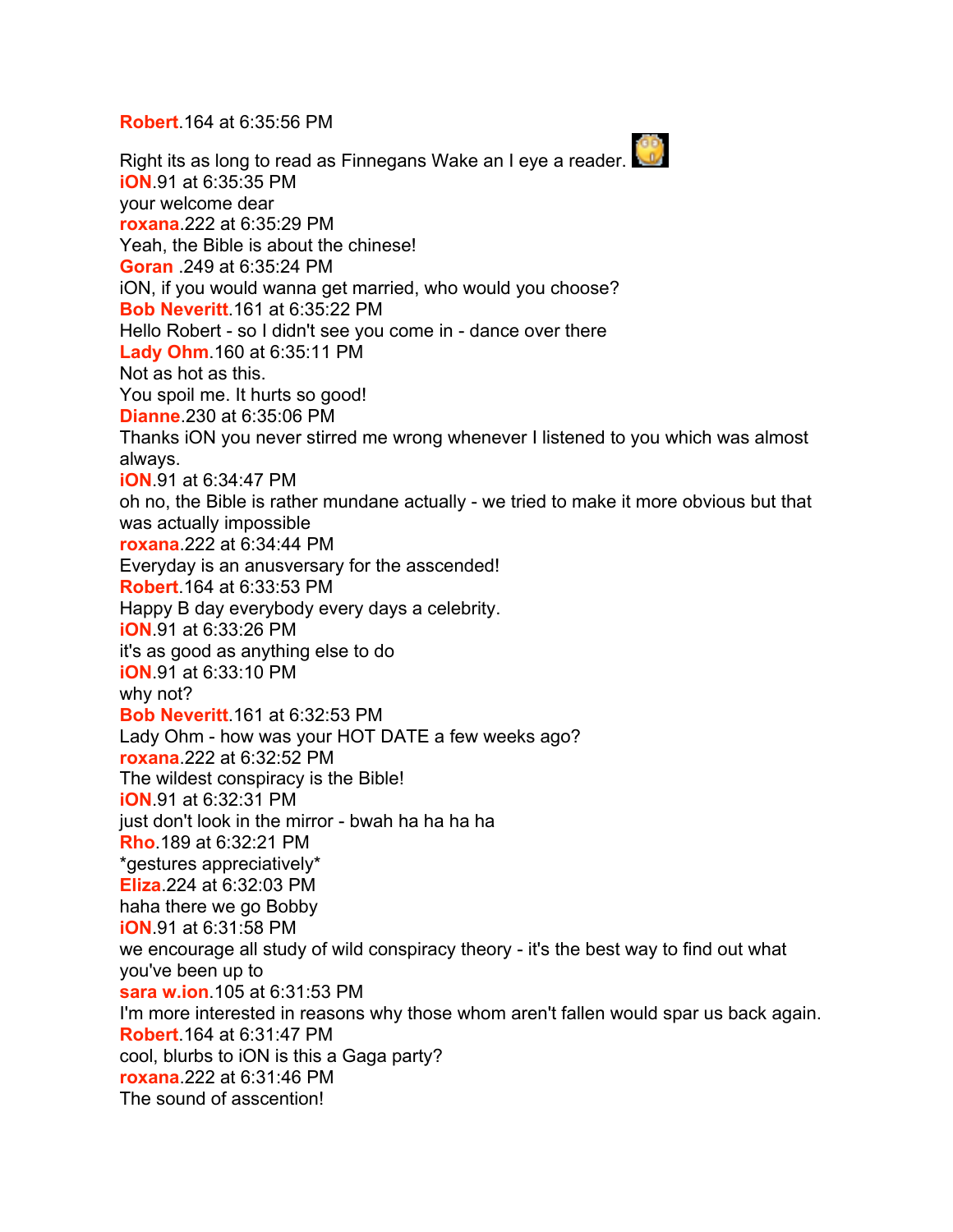**Eliza**.224 at 6:31:27 PM

@iON- we must've been high and completely wacked outta our minds **Lady Ohm**.160 at 6:31:17 PM You are the fucking best Bob! 'Music is the best' fz **roxana**.222 at 6:31:05 PM Yeass! **Robert**.164 at 6:30:53 PM Is that Zappa playing Roxy? **iON**.91 at 6:30:39 PM unless you didn't, of course if we say you didn't then you insist you did **roxana**.222 at 6:30:18 PM You can be anything you want, even an illuminati B, Roberto! **iON**.91 at 6:30:09 PM we have absolutely no idea why any of you Gods would ever have chosen to fall - but you did **Robert**.164 at 6:29:27 PM OK I just wait outside an listen again. **sara w.ion**.105 at 6:29:27 PM .no- seriously **roxana**.222 at 6:29:24 PM Didn´t we all fall because we could? **iON**.91 at 6:29:18 PM there's nothing like a fine 'perplexed' - work it to a forth, then rinse and repeat **Goran** .249 at 6:29:13 PM Bill had slackfornation in da whitehuss **sara w.ion**.105 at 6:29:07 PM .yep. **Bob Neveritt**.161 at 6:28:47 PM sara is cumming!!! **Susana**.138 at 6:28:45 PM A flight of fancy. **Eliza**.224 at 6:28:38 PM yes Augie  $-1$  iust read your post **roxana**.222 at 6:28:28 PM Only illuminati bitches! **Dianne**.230 at 6:28:26 PM Very perplexed here but you know that... **iON**.91 at 6:28:13 PM Bill Clinton -(laughing) - he only did it because he could - what could we all learn from Bill? **Robert**.164 at 6:28:02 PM Hi guys is this a fancy dress party that anyone can attend? **roxana**.222 at 6:27:49 PM Yeah! **sara w.ion**.105 at 6:27:39 PM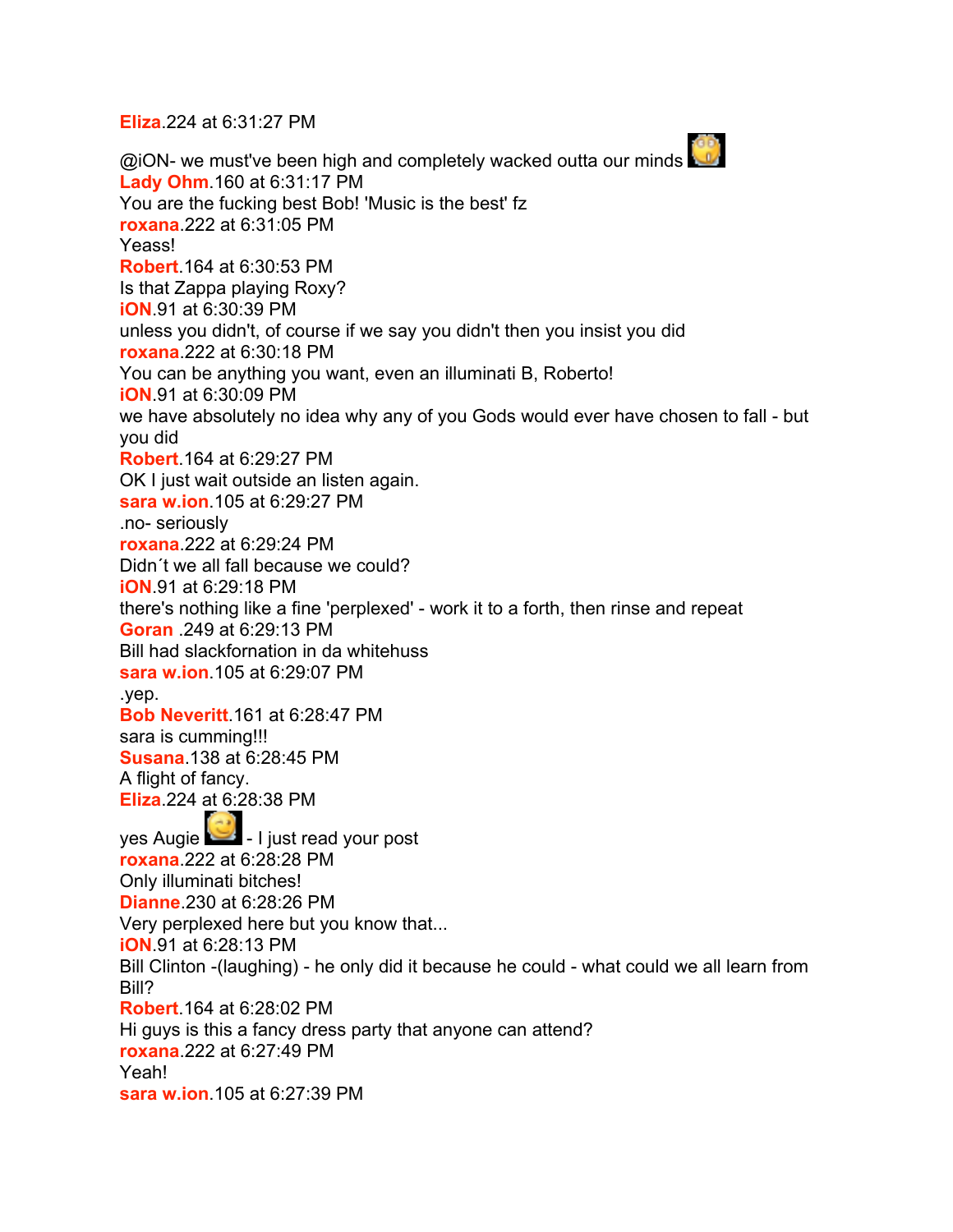Oh! BoB!!!!! **Bob Neveritt**.161 at 6:27:21 PM Hello Sondra!!! **augmentor**.62 at 6:27:17 PM

## G

**Eliza**.224 at 6:27:03 PM Undressed by Kim CesariON **Goran** .249 at 6:27:02 PM I will petition Bill Clinton to introduce legislation, which shall restrict iON's sexist speech!! **iON**.91 at 6:27:01 PM a co-fusion, how delicious, we say embrace it all **SONDRA**.53 at 6:26:56 PM What's up, ya'll? **augmentor**.62 at 6:26:38 PM you mean the one by kim cesariON E? **Bob Neveritt**.161 at 6:26:21 PM which song E? **Dianne**.230 at 6:26:16 PM iON, talk me out of going or look to lay the blame? **Eliza**.224 at 6:26:09 PM Bob!! play that song! **Bob Neveritt**.161 at 6:25:32 PM **i**ON

**roxana**.222 at 6:25:31 PM



**iON**.91 at 6:25:30 PM watch and learn y'all **iON**.91 at 6:25:15 PM ooh - you illuminati bitch you - how attractive **roxana**.222 at 6:24:40 PM And the gloves! **roxana**.222 at 6:24:28 PM I´ll leave the he mask too! **Bob Neveritt**.161 at 6:24:16 PM yaaay Germaine!!! **augmentor**.62 at 6:23:28 PM hooscas only party **Rho**.189 at 6:23:17 PM My honey can't wrestle, but you should see her box. **Jean**.15 at 6:23:16 PM **YESYESYES Eliza**.224 at 6:23:10 PM you have it already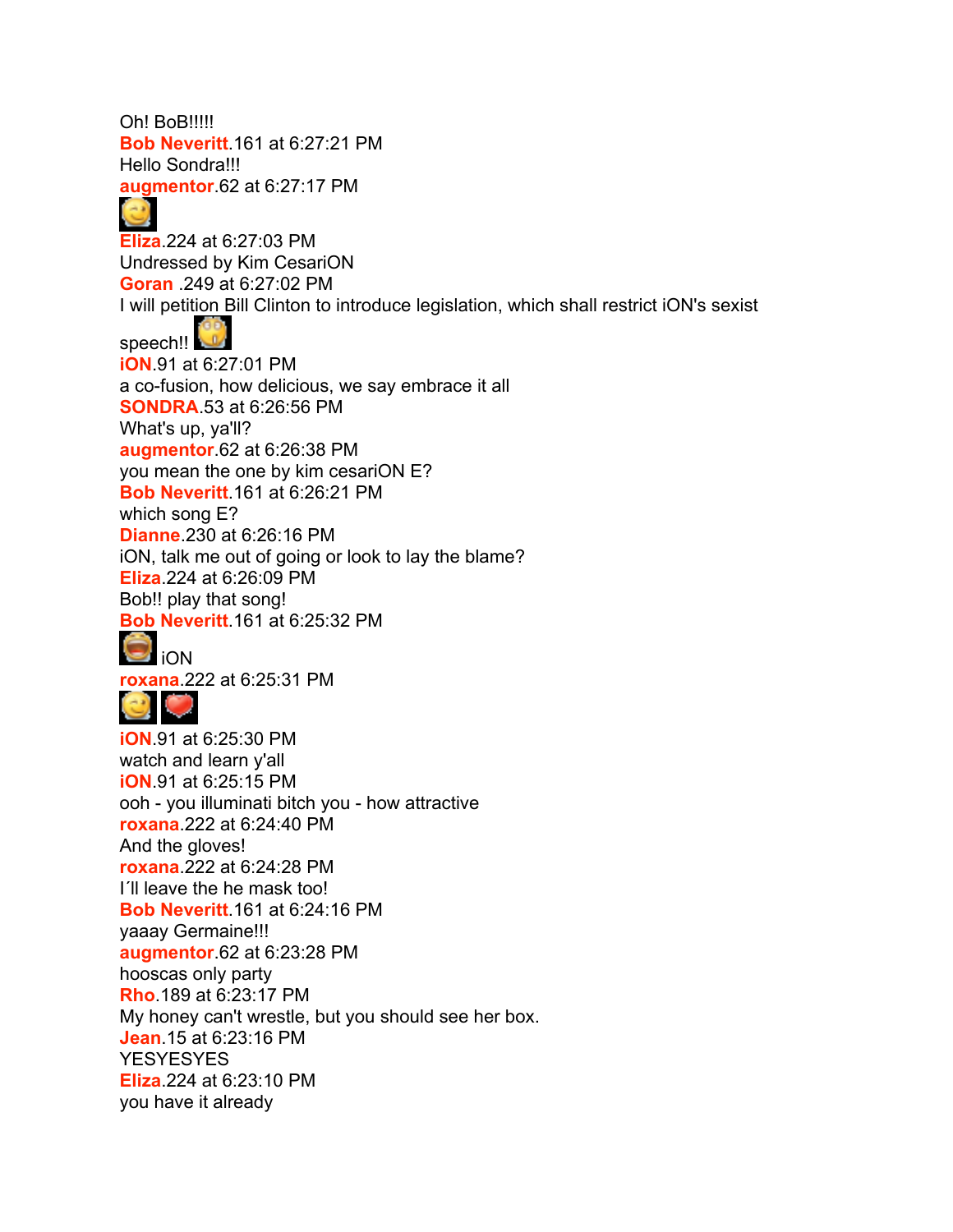**roxana**.222 at 6:23:09 PM Ill just leave the cape! Im fetichist! **Eliza**.224 at 6:22:49 PM oh in that cASe play "Undressed" Bobby **Bob Neveritt**.161 at 6:22:35 PM FZ - Tears Began to Fall **roxana**.222 at 6:22:35 PM ok, i oN! **Goran** .249 at 6:22:24 PM

I got the i-Cell in my Brain cells Bro, no worries all is well **iON**.91 at 6:22:13 PM we'd rather you take it all off honey **Bob Neveritt**.161 at 6:21:57 PM

 Roxy **roxana**.222 at 6:21:37 PM Im putting my batman suit on! **augmentor**.62 at 6:20:25 PM anaerobic halorespirers, which uses halogenated organics (such as the toxic chlorinated ethenes and polychlorinated biphenyls) as energy sources **Bob Neveritt**.161 at 6:20:18 PM FZ and the Beef - Tiger Roach **roxana**.222 at 6:20:03 PM Goran ,ich ha be es heute gelesen! **Bob Neveritt**.161 at 6:19:37 PM FZ - The Air, Roxy **iON**.91 at 6:19:23 PM he got all he was asking for and more **roxana**.222 at 6:19:03 PM The co pilot brain cells sounded like this! **minimax**.59 at 6:18:54 PM [http://sploid.gizmodo.com/mind-control-breakthrough-quadriplegic-woman-flies](http://sploid.gizmodo.com/mind-control-breakthrough-quadriplegic-woman-flies-f-3-1689274525)[f-3-1689274525](http://sploid.gizmodo.com/mind-control-breakthrough-quadriplegic-woman-flies-f-3-1689274525) **Rho**.189 at 6:18:47 PM and funny Facebook pages **Goran** .249 at 6:18:46 PM

Roxy du mexikanischer co-pilot!! **iON**.91 at 6:18:44 PM it's that second part we've been trying to talk you out of **minimax**.59 at 6:18:28 PM

Scientists and doctors implanted electrodes in the left motor cortex of her brain in 2012 to allow her to control a robotic arm, which she did successfully. But she's not using the robotic arms to control the joystick in the Lockheed Martin F-35 Lightning II simulator used for the tests. She is controlling the plane with "nothing but her thoughts," according to Prabhakar, pure neural signaling...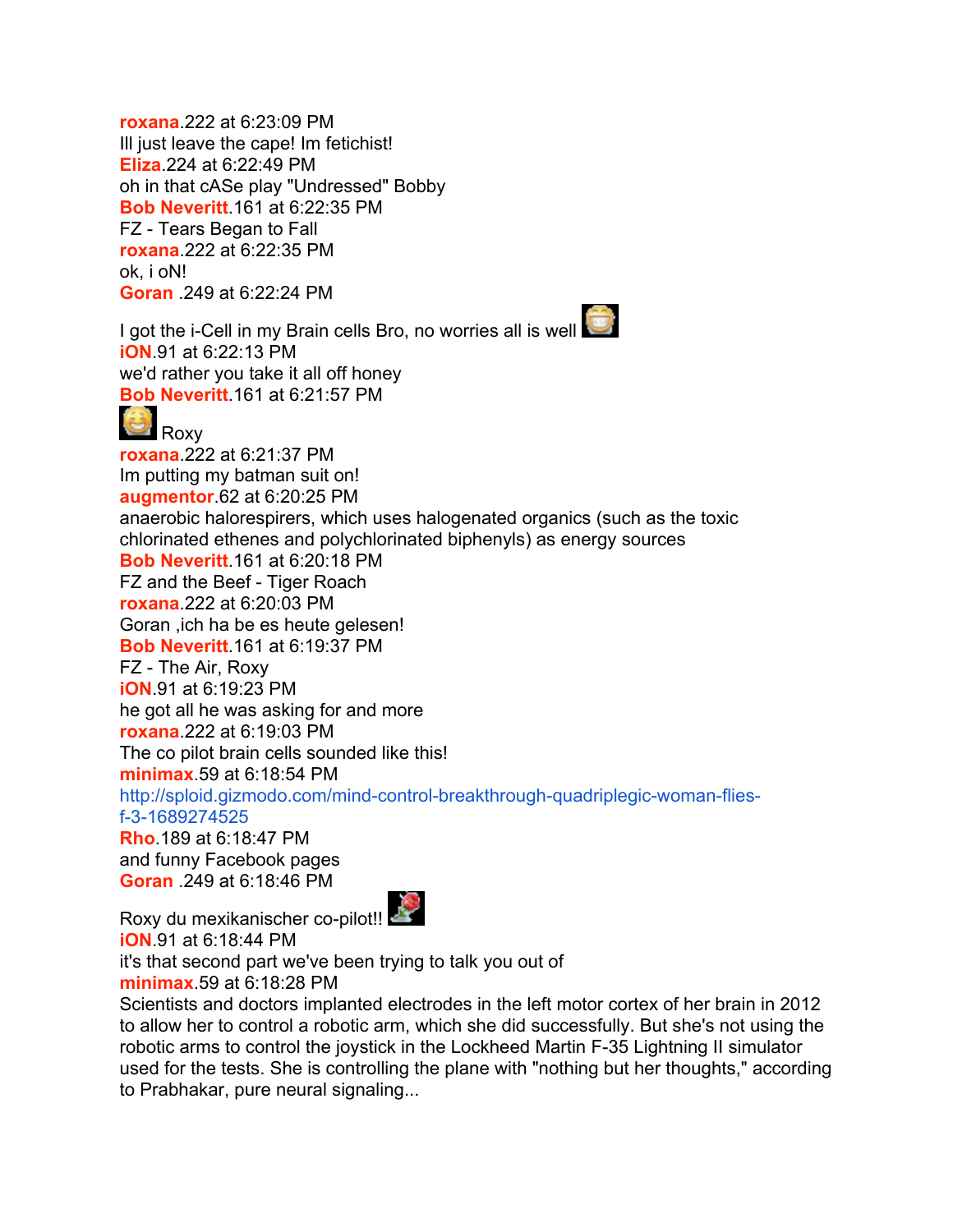**roxana**.222 at 6:18:16 PM It is the lack of oxygene, their brain cells are committing suicide, goran! **iON**.91 at 6:18:16 PM then you pretend you don't know and look to lay the blame **Bob Neveritt**.161 at 6:18:08 PM a post about an hour ago Goran **iON**.91 at 6:18:02 PM You God will decide how it ends, that's why you always know before you go **Bob Neveritt**.161 at 6:17:41 PM see Roxy for details Goran **Eliza**.224 at 6:17:41 PM umm...play bailando, that may get him up **Dianne**.230 at 6:17:25 PM

I thought so. Hmmm. This will end in tears, no? **Bob Neveritt**.161 at 6:17:18 PM



**iON**.91 at 6:16:44 PM if it indicates then it must be for thee, unless it isn't **Goran** .249 at 6:16:43 PM Hi y'all. Very happy to finally have landed in the chat room. That damn Germanwings

co-pilot had a hard time landing in da iondom aerodrom **Bob Neveritt**.161 at 6:16:33 PM you're extremely welcome S **Bob Neveritt**.161 at 6:16:22 PM you Dianne **Susana**.138 at 6:16:11 PM Thank for playing Judy's song Bob! **Dianne**.230 at 6:16:05 PM "it's all well and good to honor your non-significant other, right up to the point where they step on godship at which point we say pleasure yourself and smite them all" Who is that for, iON? **Bob Neveritt**.161 at 6:15:57 PM Phish - Bliss **roxana**.222 at 6:15:53 PM Can I go back to the ship? **Eliza**.224 at 6:15:47 PM hi, this is my non-significant other...ain't he nice lol **iON**.91 at 6:15:37 PM nothing like a good session of show and tell **Bob Neveritt**.161 at 6:15:18 PM I can't see **sara w.ion**.105 at 6:15:12 PM Ask Jack, he'll tell 'ya... just sayin'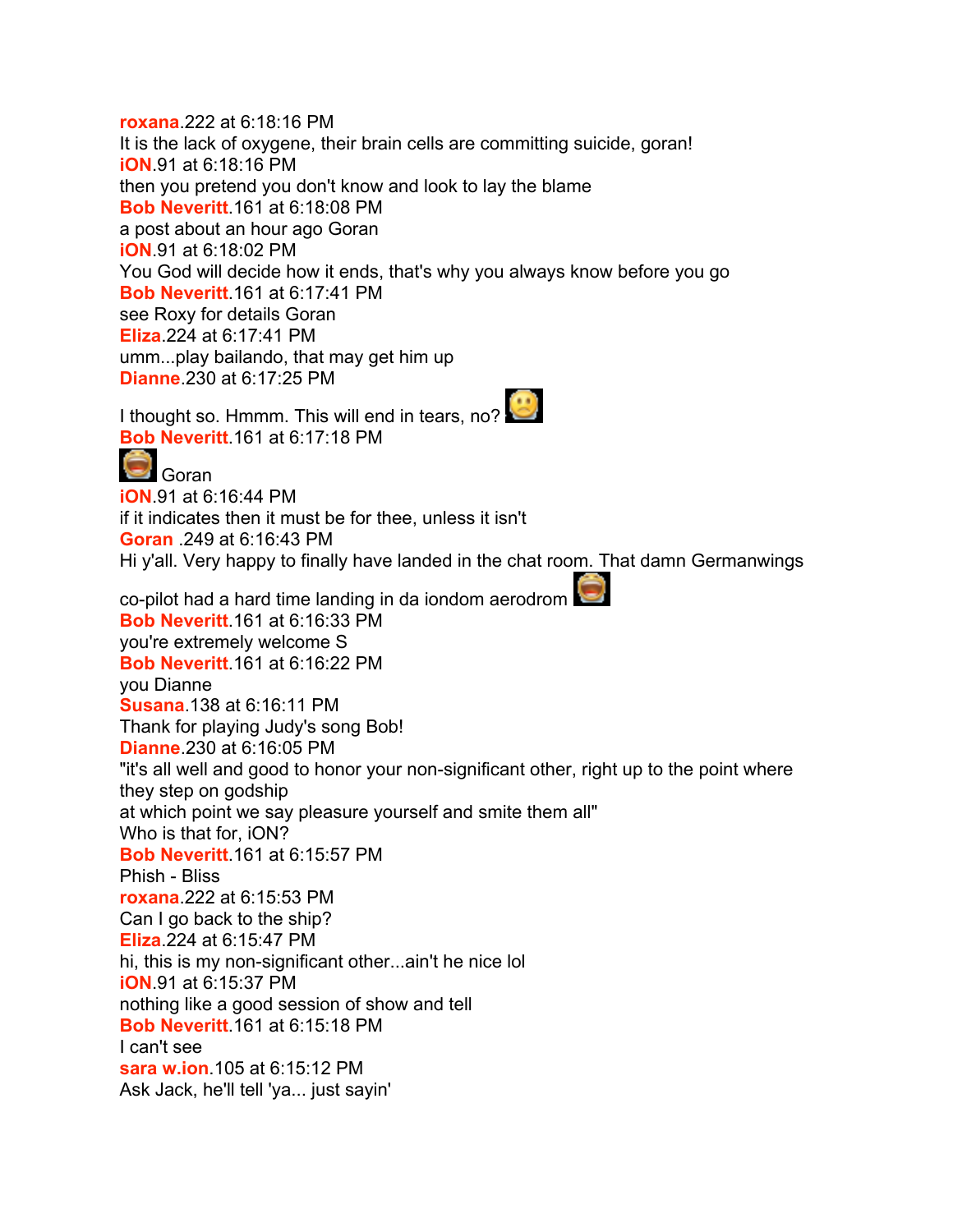**Bob Neveritt**.161 at 6:14:54 PM is iON dancing E? **roxana**.222 at 6:14:27 PM The non-significant one! **iON**.91 at 6:14:27 PM at which point we say pleasure yourself and smite them all **Eliza**.224 at 6:14:19 PM good one Bobby **sara w.ion**.105 at 6:14:19 PM iON Yins caint talk 'till You get Necked **Susana**.138 at 6:14:11 PM We are all trebleers! **Bob Neveritt**.161 at 6:13:55 PM here comes E **iON**.91 at 6:13:47 PM it's all well and good to honor your non-significant other, right up to the point where they step on godship **Eliza**.224 at 6:13:29 PM play something that will make iON wanna get up and dance **sara w.ion**.105 at 6:13:29 PM



**Dianne**.230 at 6:13:20 PM

Hello Doug! **Bob Neveritt**.161 at 6:13:19 PM hello Doug!! take a cushion just over there **sara w.ion**.105 at 6:13:13 PM



**Doug Tidwell**.55 at 6:12:56 PM Good evening all **roxana**.222 at 6:12:50 PM Im into mind porn... **iON**.91 at 6:12:19 PM delicious **Susana**.138 at 6:12:05 PM



**Bob Neveritt**.161 at 6:11:44 PM you're very welcome Susana!! **Eliza**.224 at 6:11:34 PM Hiee Dianne!! **roxana**.222 at 6:11:10 PM The massage is the message1 Yummy! **iON**.91 at 6:11:08 PM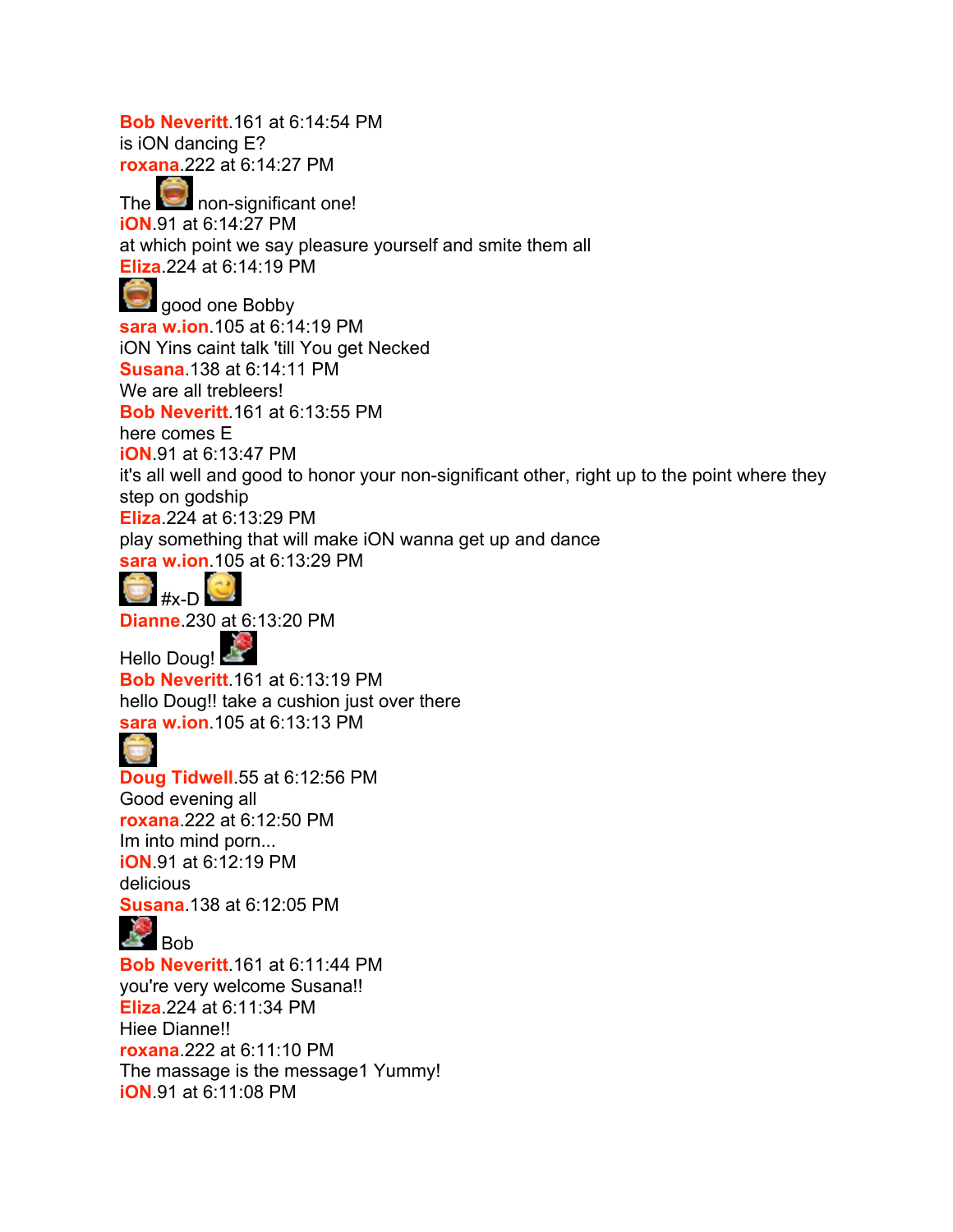grab someone off the street - even that would be much better than just a mind fuuuuck **Dianne**.230 at 6:11:03 PM

 Roxana! **Susana**.138 at 6:10:57 PM Yav Bob!!! **Dianne**.230 at 6:10:27 PM

Hi Eliza! **roxana**.222 at 6:10:15 PM I have to harrass myself! **iON**.91 at 6:10:14 PM we're not sure what that is but it sounds yummy **Susana**.138 at 6:10:09 PM iON, Vestal is a good trebler, no? **Dianne**.230 at 6:09:57 PM Touching a sensitive chord there iON... **roxana**.222 at 6:09:43 PM Yes, any time! Roxanic theraphy! **iON**.91 at 6:09:10 PM including Roxanic sexual harrassment **iON**.91 at 6:08:51 PM or feel free to feel 14 year olds - whatever it takes to get you into your power is what we say

**Eliza**.224 at 6:08:51 PM

me some VG **Susana**.138 at 6:08:50 PM Harmonic trebling **roxana**.222 at 6:08:41 PM Yummy! **Dianne**.230 at 6:08:38 PM

Inside I'm always 10 iON! **roxana**.222 at 6:08:18 PM This is harassment! **iON**.91 at 6:07:53 PM there is no time so feel free to feel 14 whenever it pleases you **Kimmn**.56 at 6:07:48 PM

Hi Carolyn! **Kimmn**.56 at 6:07:08 PM Perfect! Let's all bop to this one . **Bob Neveritt**.161 at 6:07:07 PM you're welcome - radio alchymy Dianne **Dianne**.230 at 6:06:43 PM

You make me feel like I'm 14 again with that song, Bob!

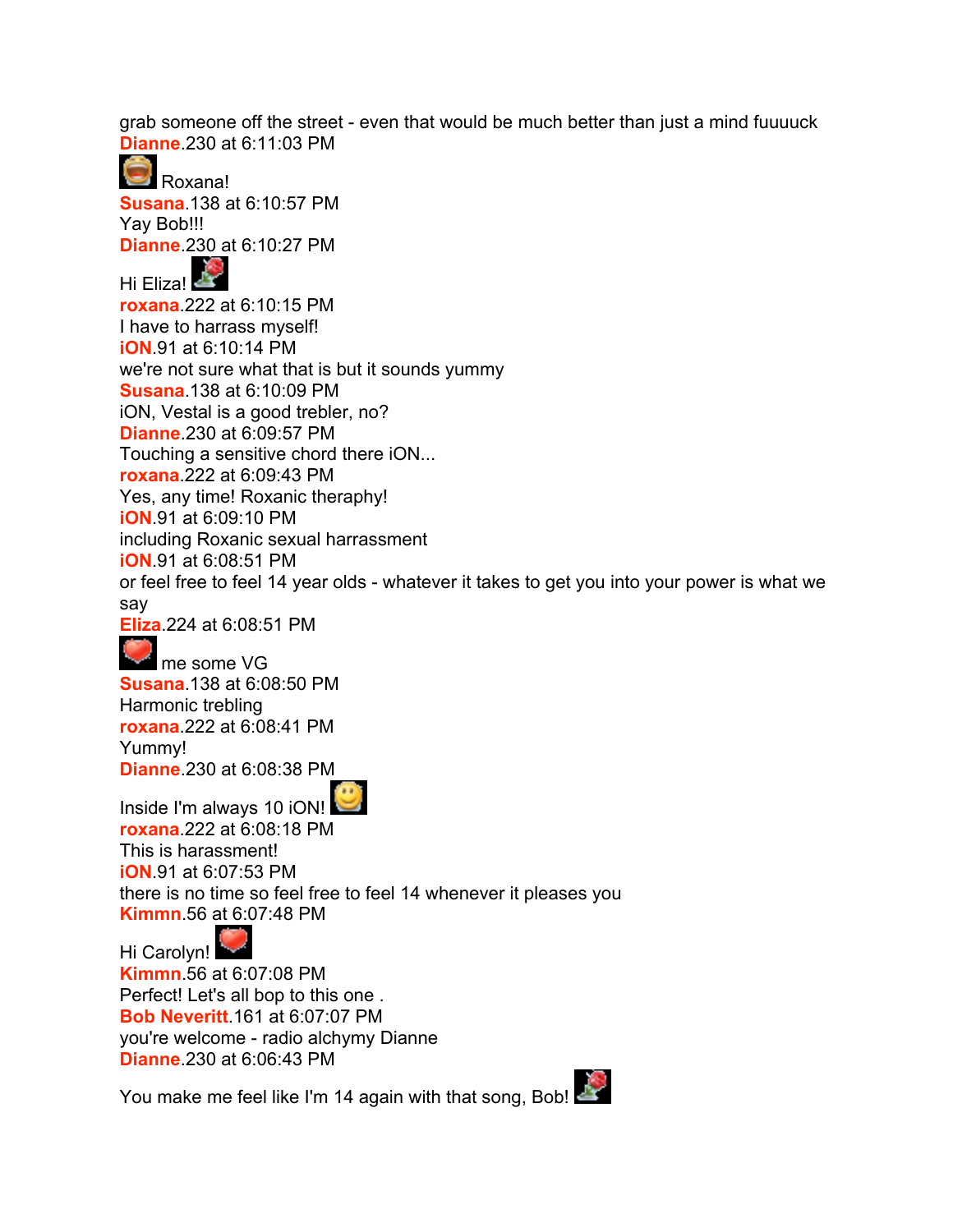**Susana**.138 at 6:06:43 PM Bob, it's in your In Quick **Bob Neveritt**.161 at 6:06:35 PM Kim **Bob Neveritt**.161 at 6:06:22 PM Carolyn's boppin' to it, too!!! **roxana**.222 at 6:06:18 PM Go and multiply...sweat and earn you bread at your sexual harassment work. They worked hard for the money! **Bob Neveritt**.161 at 6:06:07 PM yaaay!!! Kim!!! **Kimmn**.56 at 6:05:55 PM Yeh!!! Love this song **Bob Neveritt**.161 at 6:05:21 PM Junior Walker - What Does it Take? **iON**.91 at 6:05:01 PM maybe that stone cold dead body will function yet **Bob Neveritt**.161 at 6:04:34 PM R **sara w.ion**.105 at 6:04:27 PM !!!!! **iON**.91 at 6:04:27 PM Sexual Harrassment - how yummy **roxana**.222 at 6:04:22 PM Sexual ha,ha,ha r ass ment! **Bob Neveritt**.161 at 6:04:09 PM !!! **sara w.ion**.105 at 6:04:02 PM !! **iON**.91 at 6:04:02 PM We only hope for as much **sara w.ion**.105 at 6:03:43 PM Meat and Potatoes **Bob Neveritt**.161 at 6:03:37 PM FZ - Sexual Harassment in the Workplace **roxana**.222 at 6:03:12 PM cha cha chic! **roxana**.222 at 6:02:57 PM iON chic! **Bob Neveritt**.161 at 6:02:41 PM Jayden Benassi - I Love My Sex **iON**.91 at 6:02:37 PM Roxana Chica **roxana**.222 at 6:02:34 PM ICh meine sehr schön!